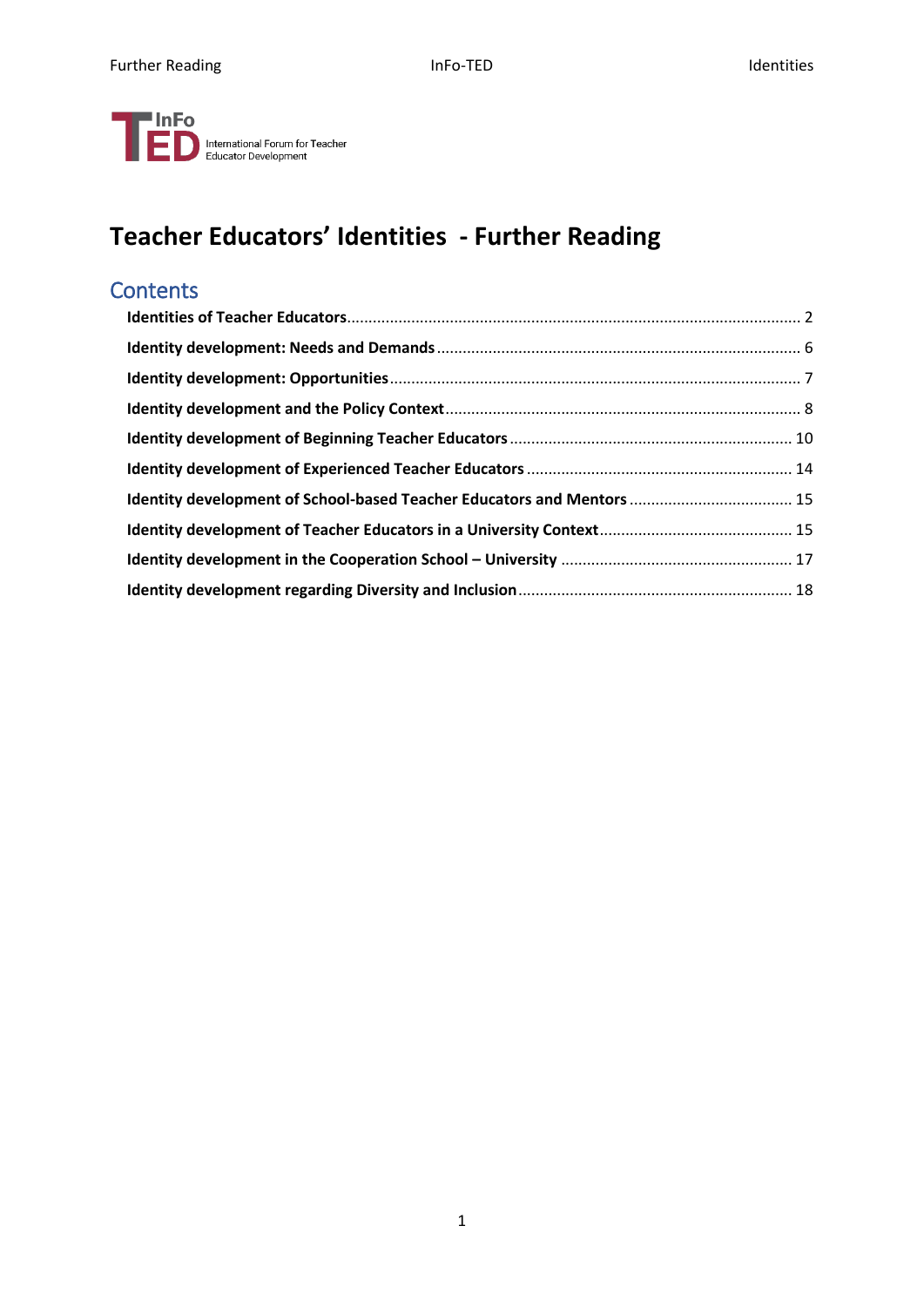## <span id="page-1-0"></span>**Identities of Teacher Educators**

**Compton, A., Crawley, J., Curtis, F., Scott Douglas, A., Eaude, T., Jackson, A., Philpott, C., Plater, M., Powell, D., Sewell, A., & Vincent, K. (2019). What are the characteristics of a professional teacher educator? A think piece.** *Teacher Education Advancement Network Journal, 11***(2), 3-11.** <http://ojs.cumbria.ac.uk/index.php/TEAN/article/view/528>

This question - 'What are the characteristics of a professional teacher educator?' - was simply sent out as a survey to all teacher educators who engage with the Teacher Education Advancement Network (TEAN). The aim was to give respondents the opportunity to comment from their own perspectives, whatever they were, thus adding their voices to our search for the characteristics of professional teacher educators. The resulting data were collated and refined by the authors of this paper who then worked together to write the think piece. As a think piece it sets out to provoke a response from its readers and hopes that readers will 'think' and use it to share in dialogue with colleagues and continue to add their voices to this debate. *Keywords Teacher educators; characteristics; professional.*

## **Izadinia, M. (2014). Teacher Educators' Identity: a review of the literature.** *European Journal of Teacher Education, 37***(4), 426-441.**

<http://dx.doi.org/10.1080/02619768.2014.947025>

Research suggests that the development of a teacher educator identity is a central process in becoming a teacher educator. Recently, there has been an increasing interest in the concept of teacher identity. However, teacher educator identity seems to be still under-researched. In this article, a review of literature on teacher educator identity is provided. Fifty-two research papers were analysed to identify challenges and tensions teacher educators experience during their induction, factors which influence the development of their professional identity, and the features that induction programmes should have. The findings suggested that new teacher educators generally develop negative self-views about their abilities and professional identities. Self-support and community support activities were found to facilitate teacher educators' transition and enhance their identity development. Key features of academic induction were identified as acting as a learning community, cultivating supportive and professional relationships, encouraging self-enquiry and research and involving teacher educators in reflective activities.

## **Klecka, C.L., Donovan, L., Venditti, K.J., & Short, B. (2008). Who is a Teacher Educator? Enactment of Teacher Educator Identity through Electronic Portfolio Development.** *Action in Teacher Education, 29(***4), 83-91.**

<http://dx.doi.org/10.1080/01626620.2008.10463471>

This study examines how participants in the Teacher Educator Standards Cohort enacted their identities through the creation of standards-based portfolios. Fourteen teacher educators participated in the cohort for 1 year. Data sources included the electronic portfolios, focus group interviews, and individual reflections. Findings point to five facets of teacher educator identity: teacher, scholar in teaching, collaborator, learner, and leader. Participants primarily constructed their identities as teachers, but individual responsibilities and levels of experience may have affected how they enacted other facets of identity. The findings also highlight the discussion about who a teacher educator is and about the move to define a multifaceted profession that is shaped by the discourses in which teacher educators' practice is nested.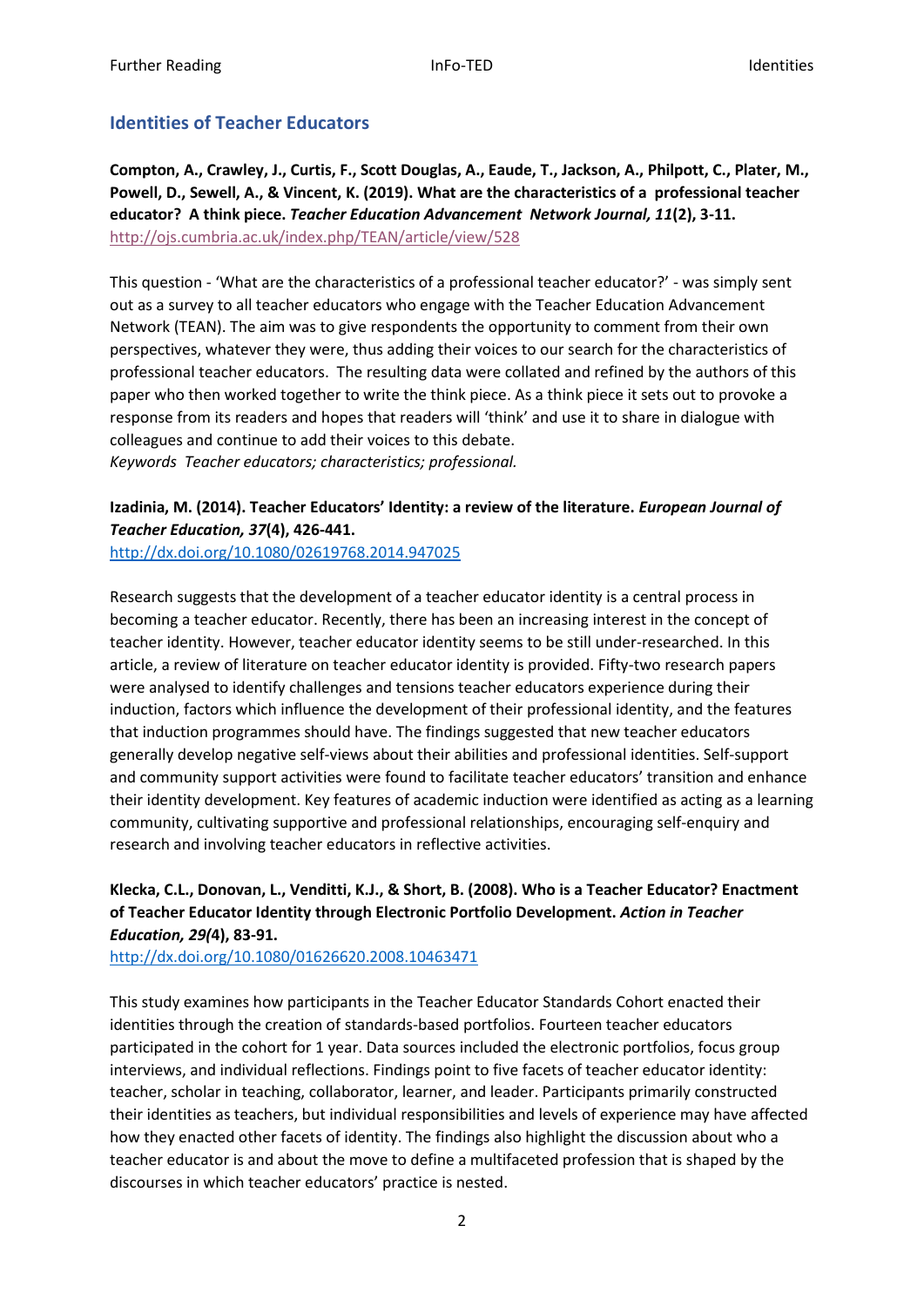## **Loughran, J., & Menter, I. (2019). The essence of being a teacher educator and why it matters,** *Asia-Pacific Journal of Teacher Education***, 14 pp.**

<http://dx.doi.org/10.1080/1359866X.2019.1575946>

The teaching of teaching is sophisticated work although it is often viewed simplistically. To challenge simplistic approaches to teacher education, teacher educators need to actively articulate the specialist knowledge, skills and abilities that underpin expertise in teaching and to do so through their practice with their students of teaching. In schools, teachers do not commonly experience a workplace culture whereby the explicit discussion and critique of pedagogical purpose and reasoning occurs. Therefore, it is all the more important that teacher educators bring such thinking to the surface in their teaching about teaching. Teaching is not just about the "doing" of teaching, it is also about the "why"–which leads to the development of informed and meaningful practice to enhance student learning. This paper considers some of the principles that underpin thinking about teaching as more than transmission and therefore shapes what teacher educators need to know and are able to do.

*Keywords: Teacher educator; scholarship in teacher education; teaching; pedagogy of teacher education*

**Lunenberg, M., J. Dengerink, & F. Korthagen (2014).** *The Professional Teacher Educator: Roles, Behaviour, and Professional Development of Teacher Educators.* **Rotterdam: Sense Publishers.**  <https://link.springer.com/book/10.1007/978-94-6209-518-2> or

[https://books.google.nl/books?hl=nl&lr=&id=9SnIBAAAQBAJ&oi=fnd&pg=PR5&ots=6mD78M8GLQ&](https://books.google.nl/books?hl=nl&lr=&id=9SnIBAAAQBAJ&oi=fnd&pg=PR5&ots=6mD78M8GLQ&sig=xqrODPLV0-pOM3sQ_nn6RhbiVVI&redir_esc=y#v=onepage&q&f=false) [sig=xqrODPLV0-pOM3sQ\\_nn6RhbiVVI&redir\\_esc=y#v=onepage&q&f=false](https://books.google.nl/books?hl=nl&lr=&id=9SnIBAAAQBAJ&oi=fnd&pg=PR5&ots=6mD78M8GLQ&sig=xqrODPLV0-pOM3sQ_nn6RhbiVVI&redir_esc=y#v=onepage&q&f=false)

This book is a review of more than twenty years of international research on teacher educators. It offers a solid overview of what is known about the professional roles, professional behaviour and professional development of teacher educators. A systematic analysis of the focus, methods and data sources of 137 key publications on teacher educators make this book into an important reference work for everyone interested in the work of and research on teacher educators. There is a growing consensus that teacher educators largely determine the quality of teachers and hence, the quality of education. Through this book, Lunenberg, Dengerink and Korthagen provide not only insights into the various roles of teacher educators and the complexity of their work, but they also discuss building blocks for ongoing structured and in-depth professional development. The authors clarify that if we wish to take 'being a teacher educator' seriously, it is imperative that we build our understanding on research data. The book shows that although the number of studies on teacher educators is growing, the research in this field is still scattered. The authors highlight the need to create a coherent research programme on teacher educators and provide concrete suggestions for such a programme.

#### **Murray, J., Czerniawski, G., & Barber, P. (2011). Teacher Educators' identities and work in England at the beginning of the second decade of the twenty-first century.** *Journal of Education for Teaching, 37***(3), 261-277.**

<http://dx.doi.org/10.1080/02607476.2011.588014>

This article reports on a recent study of teacher educators in England which aimed to explore teacher educators' constructions of their own identities in the academic communities within two university schools of education. Findings show that teacher educators constructed repertoires of identities for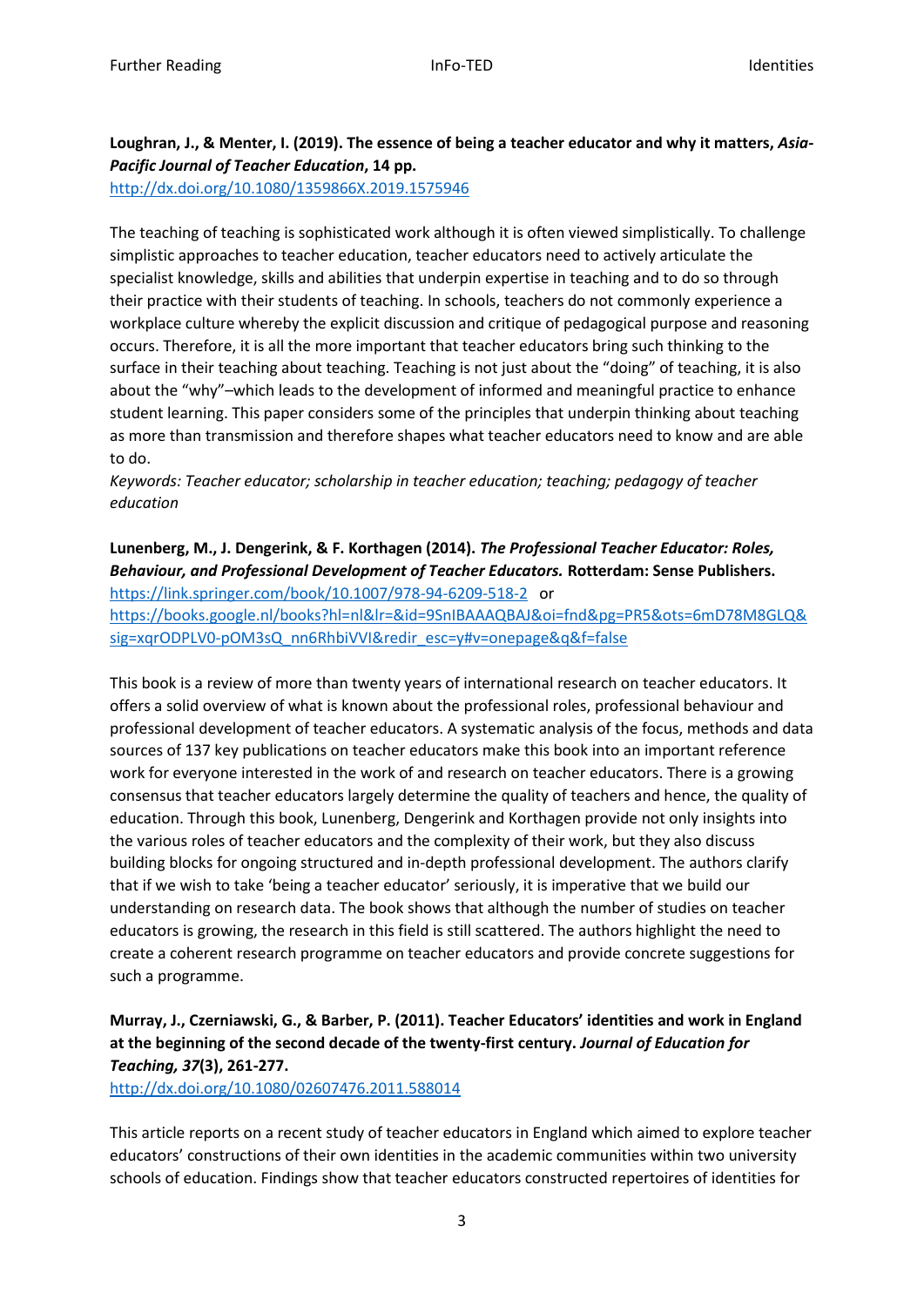themselves, deploying these to achieve credibility and recognition or to reflect personal change, depending on the particular context and 'audience'. Many saw their foundational identity as once-a school teacher, but entry into the university often triggered changes and the (re)construction of identity around practice as a teacher educator and research engagement. Findings also showed a diversity of identity constructions and resistances around the idea of research engagement and having an identity as an academic. These findings are discussed in relation to the rapidly changing and contested field of teacher education at the beginning of the second decade of the twenty-first century.

**Murray, J., Czerniawski, G., & Barber, P. (2019). Who Is Teaching Me and What Do They Know? Student Teachers' Perceptions of Their Teacher Educators and Mentors. In: J. Murray, A. Swennen, & C. Kosnik (eds.),** *International Research, Policy and Practice in Teacher Education***. (pp 139-153). Singapore: Springer Nature.**

[https://doi.org/10.1007/978-3-030-01612-8\\_10](https://doi.org/10.1007/978-3-030-01612-8_10)

Using a survey and interviews, this chapter explores how 442 student teachers on pre-courses in England construct and value the identities and knowledge bases of those teaching them. Whilst there were some minor differences in responses across different groups, the general patterns were as follows: experiential knowledge of school teaching was highly valued capital in the eyes of student teachers, meaning that teacher educators who had recent teaching experience in the school sector and mentors working in practicum schools were seen as 'experts' in teaching. Other types of knowledge, particularly those gained through research or scholarship, were often overlooked or marginalised. Certain kinds of interpersonal skills and dispositions were highly valued in both mentors and teacher educators, particularly adopting an ethos of care and responsibility for student progression.

## **Swennen, A., Jones, K., & Volman, M. (2010). Teacher Educators: Their Identities, Sub-Identities and Implications for Professional Development.** *Professional Development in Education, 36***(1–2), 131–148.**

<http://dx.doi.org/10.1080/19415250903457893>

In this article we address the question: 'What sub-identities of teacher educators emerge from the research literature about teacher educators and what are the implications of the sub-identities for the professional development of teacher educators?' Like other professional identities, the identity of teacher educators is a construction of various aspects or facets, which we prefer to call subidentities. We are interested to learn what sub-identities might constitute the main identity of what we generically refer to as 'teacher educators' and, to achieve this, we set out to analyse the research literature relating to teacher educators to search for ways in which such sub-identities might be explicitly or implicitly described. Based on the research literature we found four subidentities that are available for teacher educators: schoolteacher, teacher in Higher Education, teacher of teachers (or second order teacher) and researcher. We also found a view on teacher educators as teachers in a more generic way. There seems to be a broad understanding that teacher educators have to transform their identity as teachers to become 'teachers of teachers in Higher Education' and (increasingly) to become researchers of teaching and teacher education. The development of these sub-identities depends on the context of teacher education in various national and institutional contexts and the development of teacher educators over time.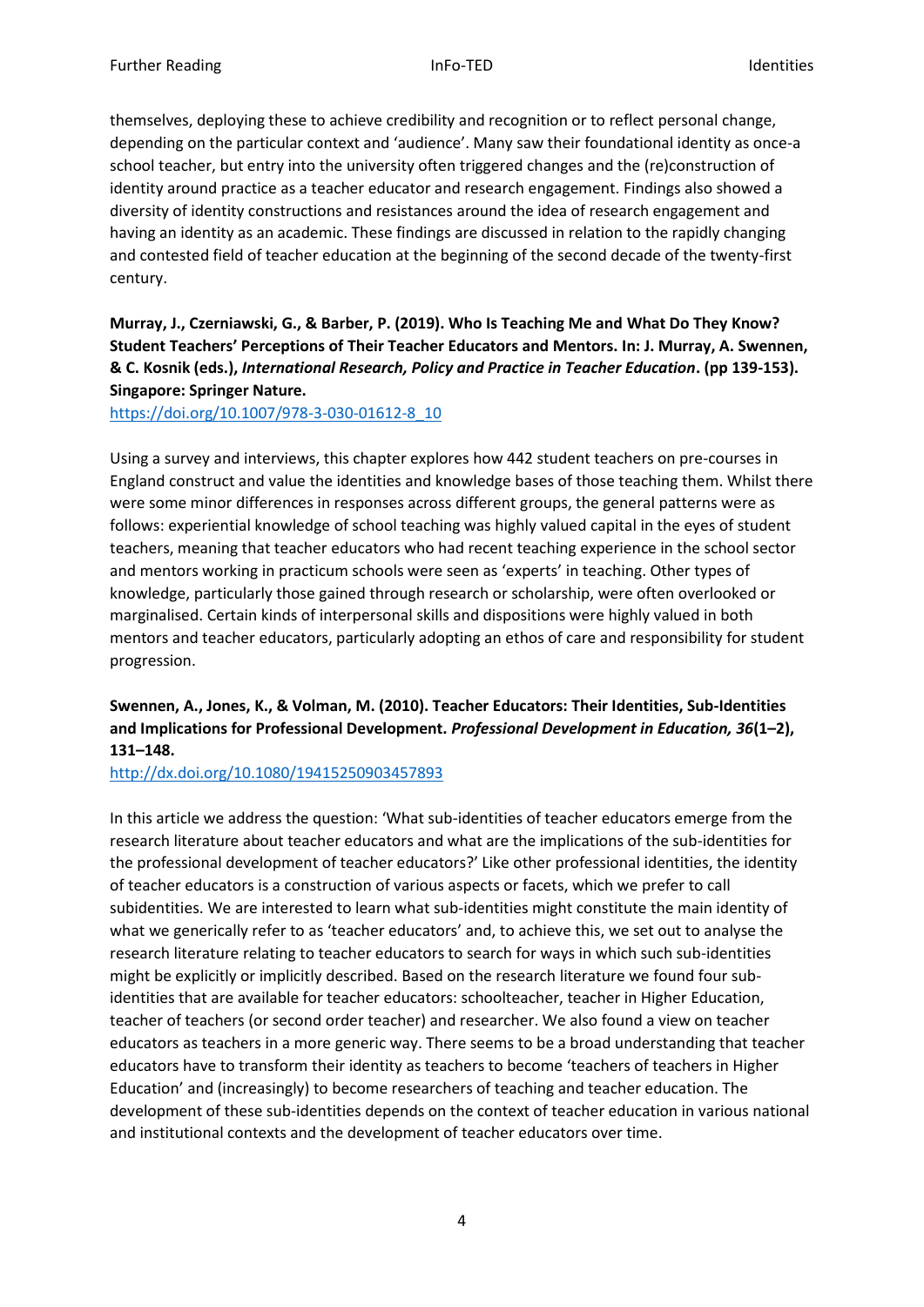**Swennen, A., & Volman, M. (2019). The Development of the Identity of Teacher Educators in the Changing Context of Teacher Education in the Netherlands. In: In: J. Murray, A. Swennen, & C. Kosnik (eds.),** *International Research, Policy and Practice in Teacher Education***. (pp 107-121). Singapore: Springer Nature.** 

[https://doi.org/10.1007/978-3-030-01612-8\\_8](https://doi.org/10.1007/978-3-030-01612-8_8)

The study presented in this chapter is about the development of the professional identity of Dutch primary teacher educators from different generations. The focus is on how teacher educators develop individually during their professional career and how this individual development relates to changes in their profession. Data were collected and analysed using a biographical research methodology. Analysis of the results shows how participants constructed their identity as teacher educators influenced by their personal history in relation to the (historical) context of teacher education.

**Vanassche, E. (2016). De professionele identiteit van lerarenopleiders. (The professional identity of teacher educators) In: G. Geerdink, & I. Pauw (eds).** *De lerarenopleider. Kennisbasis Lerarenopleiders Katern 1: De lerarenopleider.* **Eindhoven: VELON. pp. 29-40.** [http://www.lerarenopleider.nl/velon/wp-content/uploads/2016/02/KBkatern1printfile\\_totaal.pdf](http://www.lerarenopleider.nl/velon/wp-content/uploads/2016/02/KBkatern1printfile_totaal.pdf)

Het opleiden van leraren wordt steeds meer erkend als een eigenstandig beroep. Onder de noemer van de 'professionele identiteit' van lerarenopleiders wordt datgene wat de eigenheid uitmaakt van het professionele handelen van lerarenopleiders samen gebracht. De vraag is echter wat de precieze inhoud is van deze professionele identiteit? En hoe deze identiteit zich ontwikkelt doorheen de loopbaan? Deze vragen staan centraal in deze bijdrage. Het bestaande onderzoek wordt samengevat in drie onderzoekslijnen die elk belangrijke inhoudelijke en conceptuele bouwstenen aanleveren voor een omvattend beeld van de professionele identiteit van lerarenopleiders. Het betreft, op de eerste plaats, onderzoek dat vanuit een demografisch perspectief tracht in kaart te brengen wie precies wanneer als opleider de lerarenopleiding binnenkomt. Ten tweede, gaat het om interpretatieve gevalsstudies naar de inhoud en kenmerken van de professionele identiteit van lerarenopleiders. En als derde, onderzoek dat focust op de ontwikkeling van de professionele identiteit van lerarenopleiders. Elke onderzoekslijn maakt duidelijk dat de persoon van de lerarenopleider, wie of wat iemand is, respectievelijk hoe iemand zichzelf ziet, ertoe doet, en dit zowel voor de lerarenopleider zelf als hun leraren-in-opleiding.

## **Vanassche, E., & Kelchtermans, G. (2014). Teacher educators' professionalism in practice: Positioning theory and personal interpretative framework.** *Teaching and Teacher Education, 44***, 117–127.**

#### <https://doi.org/10.1016/j.tate.2014.08.006>

This study connects to the international call for research on teacher educator professionalism. Combining positioning theory with the personal interpretative framework, we examined the relationship between teacher educators' positioning and their teacher education practices. The interpretative analysis of qualitative data from twelve experienced Flemish teacher educators revealed three teacher educator positionings: a teacher educator of 'pedagogues', a teacher educator of reflective teachers, and a teacher educator of subject teachers. Each positioning constitutes a coherent pattern of normative beliefs about good teaching and teacher education, the preferred relationships with student teachers, and valuable methods and strategies to enact these beliefs.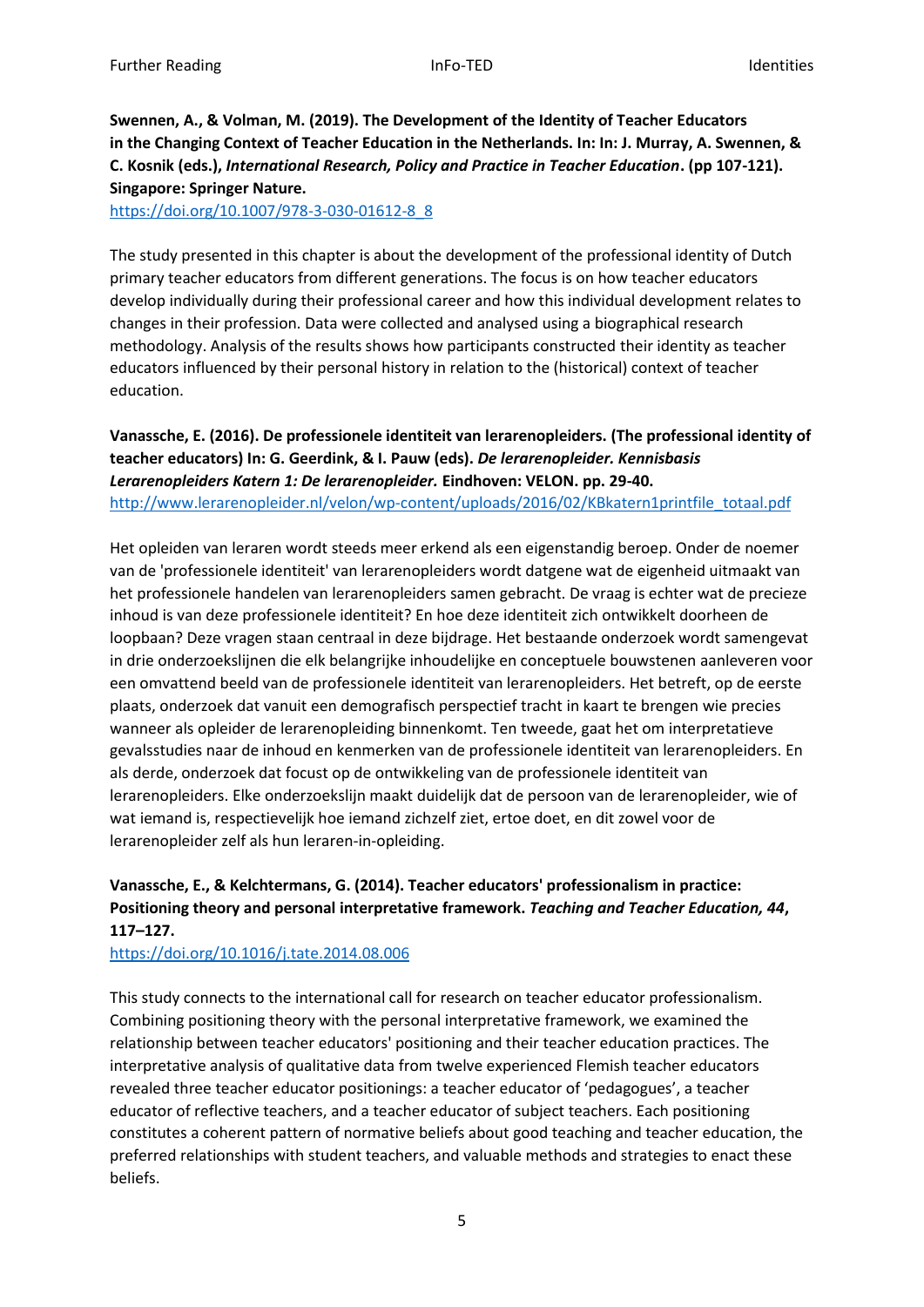## **White, S. (2018). Teacher educators for new times? Redefining an important occupational group.**  *Journal of Education for Teaching, 45***(2), 200-213.**

<https://doi.org/10.1080/02607476.2018.1548174>

Teacher educators are an occupational group currently experiencing increased scrutiny by international policy makers and researchers alike. This occupational group however is increasingly difficult to define and identify in a complex, internationally changing teacher education policy reform environment. The question posed is an enduring one: who is a teacher educator? The answer is more complicated. To better understand this occupational group, a literature review and local policy analysis study using the Australian context was conducted to reveal more about their identity; career trajectories and; professional learning needs. Analysis revealed that three sub-groups belonging to the broader teacher educator occupational group have emerged as a result of shifting teacher education policies. Namely, university-based; school-based and community-based teacher educators, each with an important role to play and each positioned differently within the research and policy landscape. Findings suggest that all three groups are important to educating teachers across their career and to best meet the needs of all students for new times. Recommendations are made for future research and practice into how these groups can work collectively together, within and across the multiple sites of learning to teach.

*Keywords: Teacher educators; teacher education; policy; partnerships*

## <span id="page-5-0"></span>**Identity development: Needs and Demands**

**Avidov-Ungar, O., & Forkosh-Baruch, A. (2018). Professional identity of teacher educators in the digital era in light of demands of pedagogical innovation.** *Teaching and Teacher Education,*  **73(2018), 183-191.**

<https://doi.org/10.1016/j.tate.2018.03.017>

The study examines teacher educators' perceptions regarding pedagogical innovation. 27 semistructured interviews were analyzed using three modes of existence composing their professional identity with regards to pedagogical innovation: being, the conceptual component; doing, the practical component; and having, the environmental support component. Findings show that the "being" component is the dominant mode of existence and is strongly connected to construction of professional selves. Also, demands of the digital era compel teacher educators to reexamine their professional identity vis-a-vis technology-integrated teaching. Institutional support was vital for professional identity construction. Findings assist in understanding professional identity construction of innovative teacher educators.

*Keywords: Professional identity Teacher educators Pedagogical innovation Modes of existence Digital age*

**Czerniawski G., Guberman A., MacPhail A. (2017). The professional development needs of higher education-based teacher educators: an international comparative needs analysis.** *European Journal of Teacher Education, 40***(1), 127-140**.

<http://dx.doi.org/10.1080/02619768.2016.1246528>

A universal lack of attention to the professional learning needs of teacher educators is the driver for this study, which considers the most effective ways to support the professional learning of higher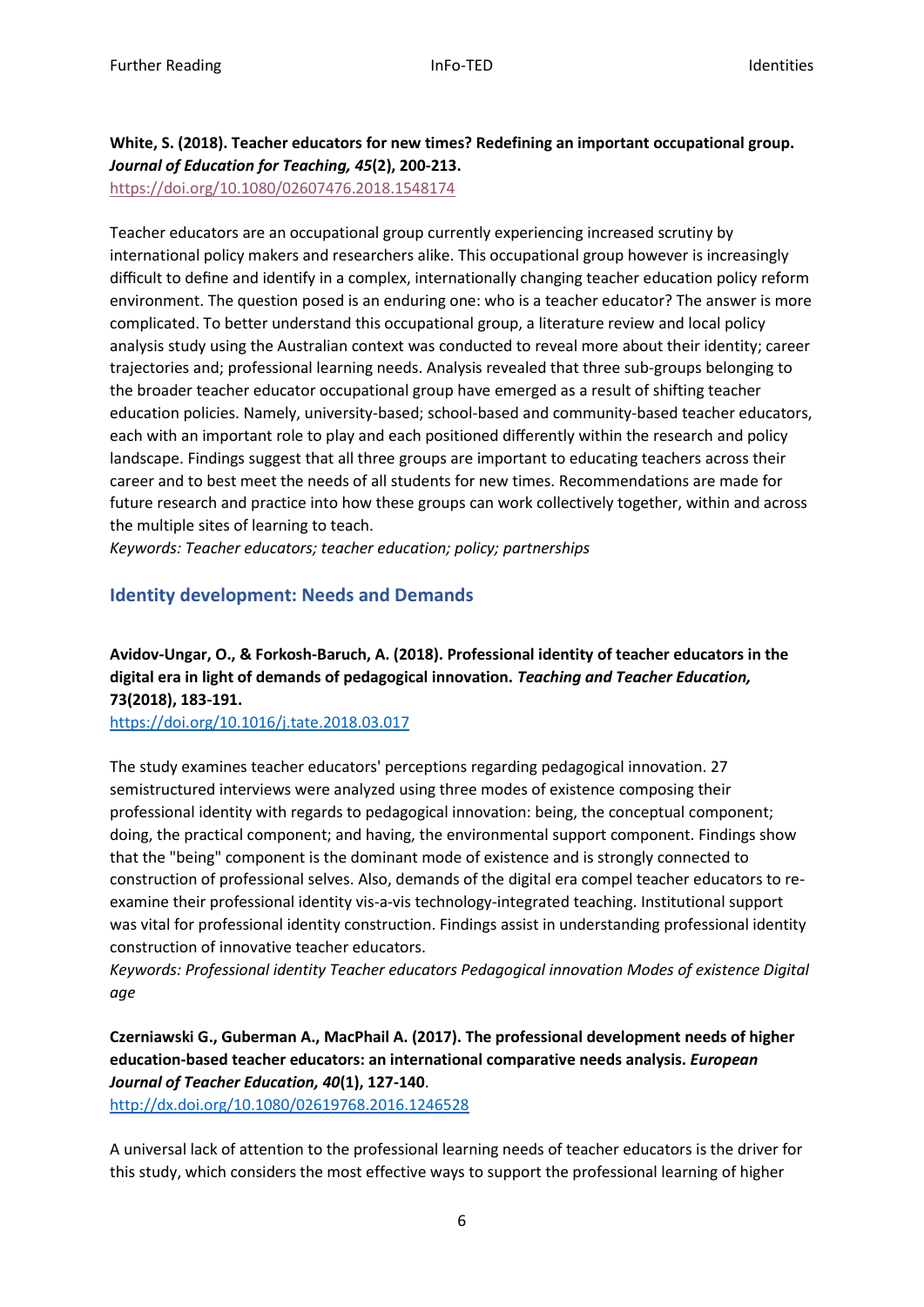education-based teacher educators. At a time when many industrialised countries are engaged in systemic educational reform, this study provides an international and comparative needs analysis through a survey of 1158 higher education-based teacher educators in the countries participating in the International Forum for Teacher Educator Development: Belgium, Ireland, Israel, the Netherlands, Norway and the UK. Our results suggest that while teacher educators are only moderately satisfied with their professional development experiences, a strong desire exists for further professional learning. This desire, influenced by their professional context, relates to their current beliefs concerning 'best practice' in teacher education, the academic skills required to further their professional careers and knowledge of the curriculum associated with their fields of expertise.

## <span id="page-6-0"></span>**Identity development: Opportunities**

**Butler, B.M., Burns, E., Frierman, C., Hawthorne, K., Innes, A. & Parrott, J.A. (2014). The Impact of a Pedagogy of Teacher Education Seminar on Educator and Future Teacher Educator Identities.**  *Studying Teacher Education 10***(3), 255-274.**

<http://dx.doi.org/10.1080/17425964.2014.956716>

Educators require support as they move from classroom to higher education settings. This collaborative self-study provides insight into one such support space, a doctoral seminar titled Pedagogy of Teacher Education, and how our identities as educators and future teacher educators developed through participation in the course. Several important themes emerged as we negotiated and adopted new identities as educators, and future teacher educators and researchers. These themes include our development of a collaborative mindset, a teacher educator-researcher perspective, and a critical selfawareness. The findings draw on our professional and personal histories to explore the prominent features that influenced and shaped our identities as educators and future teacher educator-researchers. In sharing our development as educators and future teacher educators, this article provides insights into the ways in which doctoral students in education begin to develop their identities and pedagogies through guided support from more experienced teacher educators.

*Keywords: pedagogy of teacher education; collaborative self-study; emerging teacher educator; teacher educator identity*

**Vandamme, R. (2016) De lerarenopleider en zijn identiteit-in-context. (The teacher educator and his identity-in-context)** *Tijdschrift voor Lerarenopleiders, 37***(4), 9-22.**

[http://www.lerarenopleider.nl/velon/blog/tijdschrift/j2016/de-lerarenopleider-en-zijn-identiteit-in](http://www.lerarenopleider.nl/velon/blog/tijdschrift/j2016/de-lerarenopleider-en-zijn-identiteit-in-context/)[context/](http://www.lerarenopleider.nl/velon/blog/tijdschrift/j2016/de-lerarenopleider-en-zijn-identiteit-in-context/)

Zowel de lerarenopleiders als de leraren die ze opleiden hebben te maken met contextuele invloeden die in stijgende mate de arbeidsvoldoening en het duurzaam engagement beïnvloeden. Het zelfverstaan van de leraren moet voortaan de contextuele inbedding van de professie omvatten. De basis van dit artikel is een promotieonderzoek van Rudy Vandamme (als boek uitgegeven in 2014), met als vraag: Hoe construeren docenten in hogescholen hun identiteit te midden van de vele invloeden? Een aantal docenten waren lerarenopleiders. De theorie van het dialogische zelf van Hubert Hermans (Hermans & Hermans-Konopka, 2011) werd gebruikt als theoretisch kader. Op basis van interviews met lerarenopleiders en observaties bij startende leraren, werden patronen onderscheiden in hoe leraren veerkrachtig omgaan met wijzigende contexten. De patroontaal helpt zowel de lerarenopleiders zelf als de leraren die ze opleiden om te reflecteren hoe ze hun identiteit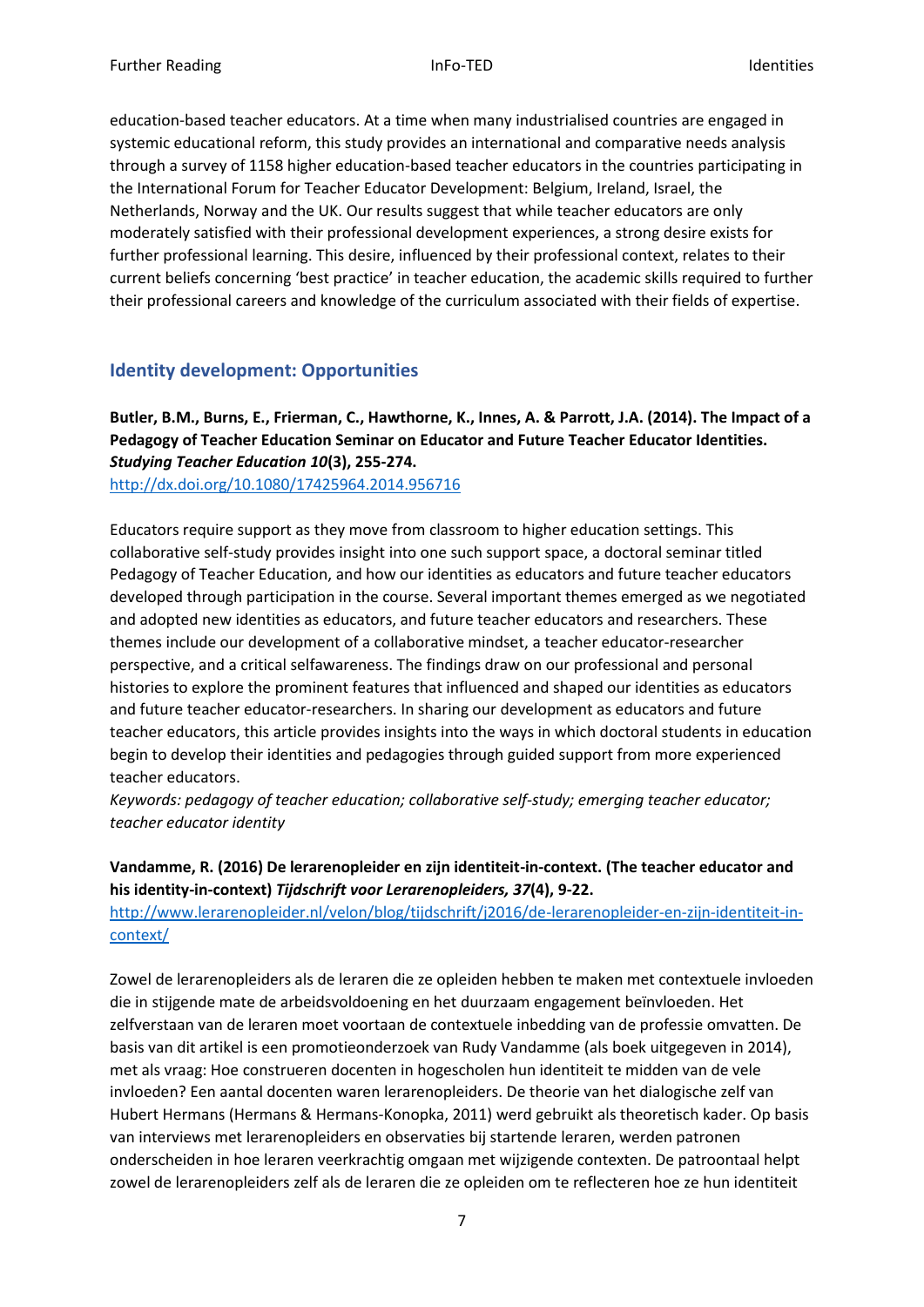construeren. In plaats van zich slachtoffer te voelen pleit deze patroontaal om zich actief te verhouden tot gebeurtenissen en te participeren in de ontwikkeling van de totale onderwijscontext. Als 'spin-off' van dit onderzoek werd een gespreksmethodiek ontwikkeld: het lerarenidentiteitsgesprek. Het concretiseert het reflecteren over hoe men zich verhoudt tot contexten. Identiteitspatronen kunnen meer bewust ingezet worden om zelfsturing te bevorderen.

## **Williams, J. & Power, K. (2010). Examining Teacher Educator Practice and Identity through Core Reflection.** *Studying Teacher Education, 6***(2), 115-130.**

<https://doi.org/10.1080/17425964.2010.495888>

This article reports a self-study that used a model of core reflection to examine the identity and practices of two teacher educators. Core reflection is a process by which teachers reflect on their practice, incorporating an examination of personal beliefs, mission and identity. During three sessions of core reflection we examined the experiences of one of the participants in relation to her teaching ideals, perceived difficulties or obstacles to achieving these ideals, and sense of self as a teacher educator. We concluded that the use of core reflection was valuable in supporting collegial and reflective conversions in a trusting environment. The process also helped us to identify the importance of qualities such as confidence and authenticity and to recognise how acknowledgement of such qualities can help teacher educators to understand their practice and identities more deeply. *Keywords: teacher education; core reflection; self-study; authenticity; identity*

#### <span id="page-7-0"></span>**Identity development and the Policy Context**

**Czerniawski, G., Kidd, W., & Murray. J. (2019). We Are All Teacher Educators Now: Understanding School-Based Teacher Educators in Times of Change in England. In: J. Murray et al. (eds.),**  *International Research, Policy and Practice in Teacher Education.* **pp.171 – 185. Switzerland: Springer Nature.**

[https://link.springer.com/chapter/10.1007/978-3-030-01612-8\\_12](https://link.springer.com/chapter/10.1007/978-3-030-01612-8_12)

Within the context of the European Commission's recent policy gaze on teacher education (European Commission, Improving teacher quality: The EU agenda – lifelong learning: policies and programme. Brussels, April 2010, EAC.B.2. D (2010) PSH, 2010; European Commission, Supporting teacher educators for better learning outcomes. European Commission, Brussels, 2013; European Commission, Strengthening teaching in Europe: new evidence from teachers compiled by Eurydice and CRELL, June 2015. Available from: http://ec.europa.eu/education/library/policy/teachingprofession-practices\_en.pdf, 2015), this chapter contributes to an improved understanding of the hybrid, poly-contextualised identities of school-based teacher educators. At a time of systemic change in the education systems of many countries, teachers in schools are increasingly being asked to be responsible for the education and training of future teachers. Within the English backdrop of a rapidly changing landscape for teacher education, we present initial findings from a small-scale study exploring, through interview data, how the knowledge bases and identities of two groups of insiders, university and school-based teacher educators, were perceived by those hybrid teacher educators (Zeichner 2010) working in schools. Our findings reveal differences in school-based teacher educators' views on their work and the work of university-based teacher educators, school-based teacher educators' views on the role educational research has in the work they do and the ways in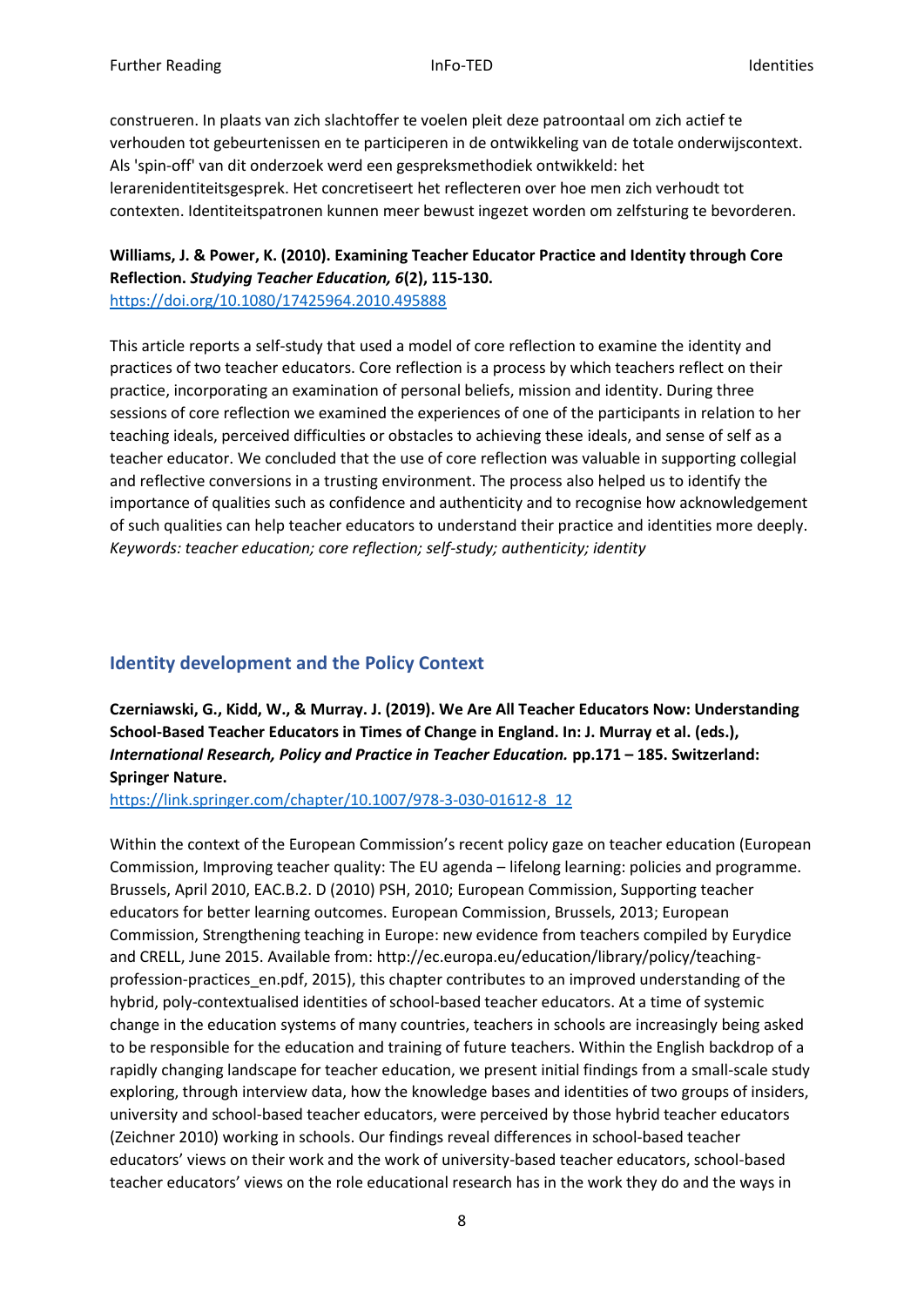which different professional pathways (e.g. occupational/university; primary/secondary) influence views on what it means to be a teacher educator

## **European Commission (2013). Supporting Teacher Educators for Better Learning Outcomes. Brussels: European Commission.**

[http://ec.europa.eu/dgs/education\\_culture/repository/education/policy/school/doc/support](http://ec.europa.eu/dgs/education_culture/repository/education/policy/school/doc/support%20-teacher-educators_en.pdf)  [teacher-educators\\_en.pdf](http://ec.europa.eu/dgs/education_culture/repository/education/policy/school/doc/support%20-teacher-educators_en.pdf)

#### Executive Summary:

1. Making sure that Europe's six million teachers have the essential competences they require in order to be effective in the classroom is one of the keys to raising levels of pupil attainment; providing new teachers with initial teacher education of the highest quality, and encouraging serving teachers to continue developing and extending their competences throughout their careers, are both vital in a fast-changing world.

2. Teacher educators are crucial players for maintaining - and improving - the high quality of the teaching workforce. They can have a significant impact upon the quality of teaching and learning in our schools. Yet they are often neglected in policy-making, meaning that some Member States do not always benefit fully from the knowledge and experience of this key profession. It also means that teacher educators do not always get the support and challenge they need, for example in terms of their education and professional development.

3. Member States increasingly acknowledge the need to define clearly what those who teach teachers should be expected to know, and be able to do; they acknowledge that great care needs to be taken in recruiting and selecting teacher educators, and in facilitating their career-long professional development. By stimulating and supporting the development of explicit frameworks and policies, national and regional education authorities can assist teacher educators to be as effective as possible.

4. This document is intended to inspire and inform policy makers in this endeavour. The guidance and advice it contains stem from a process of 'peer learning' between experts on teacher education policy and practice, nominated by 26 countries and by European stakeholder bodies. Peer learning enables participants to compare and contrast different policy approaches, learn from other countries' practices, reflect critically on current arrangements in their own countries and draw shared conclusions about what makes for effective policies.

5. This document offers policymakers practical advice that is underpinned by evidence from academic research and from the analysis of current policies in participating countries. It identifies key characteristics of successful policies and gives practical examples. Recognising that every education system is unique, it does not make prescriptions about specific policy reforms, but provides a menu of choices, allowing for tailored policy responses to fit each national context.

With examples drawn from many countries, it deals with the following aspects: • the importance of the profession and the roles it plays • policy challenges fa • roles and responsibilities of stakeholders.

**Furlong, C., & O'Brien, M. (2019). An Exploration of Teacher Educator Identities Within an Irish Context of Reform. In: J. Murray, A. Swennen, A., & C. Kosnik (eds.),** *International Research, Policy and Practice in Teacher Education.* **pp. 47-61. Switzerland: Springer Nature.** [https://link.springer.com/chapter/10.1007/978-3-030-01612-8\\_4](https://link.springer.com/chapter/10.1007/978-3-030-01612-8_4)

As teacher education undergoes reform in many jurisdictions, who teacher educators are, their lives and their work, continue to be in the spotlight internationally while remaining relatively underexplored in the Irish context. The research from which this chapter draws is an attempt to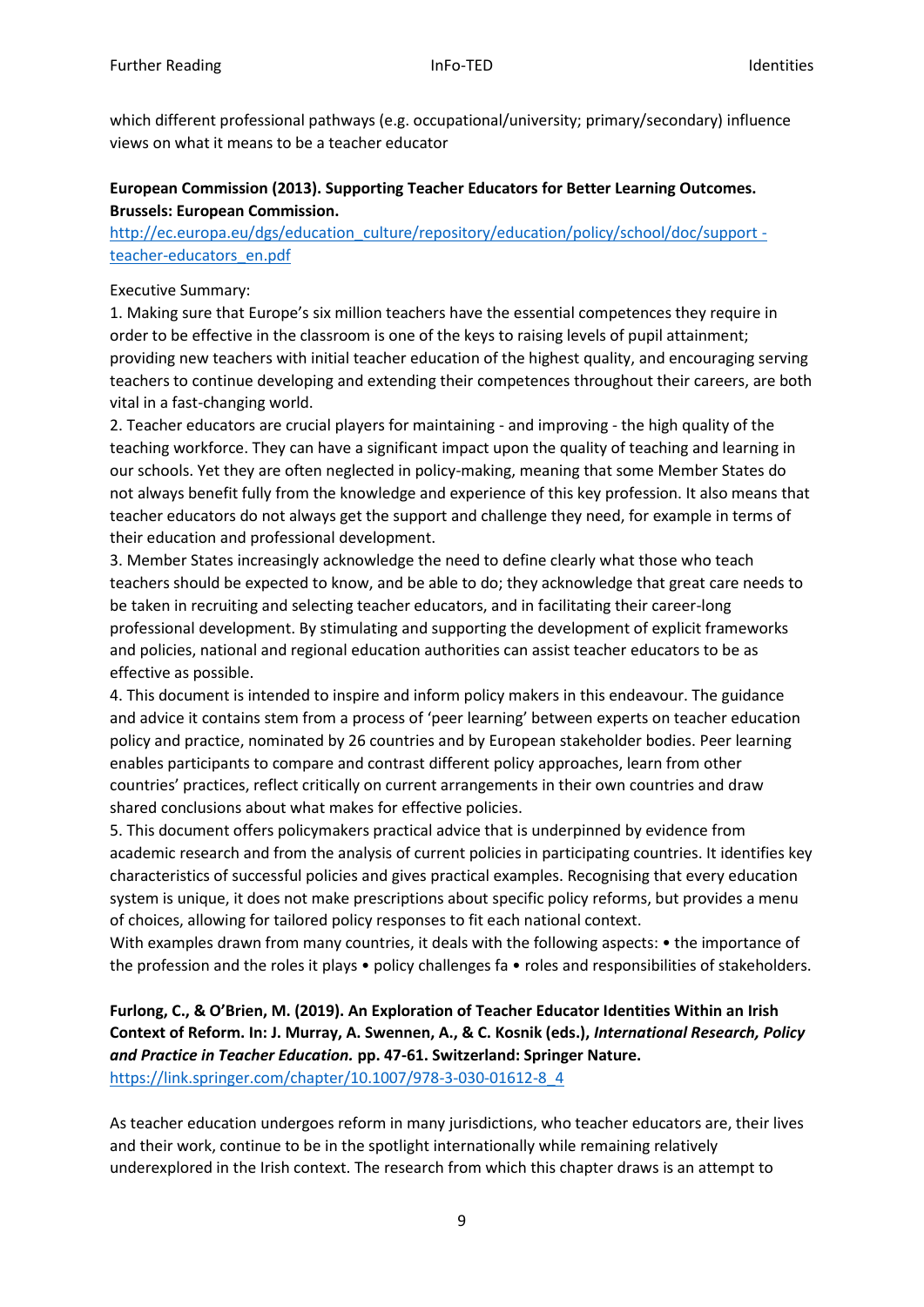address this lacuna. Performativity and accountability agendas globally and the European economic austerity landscape have set the scene for a radical reform agenda in initial teacher education (ITE) in Ireland. From a largely autonomous college-based system of provision at primary level, now ITE is subject to stronger regulation and oversight by the Irish Teaching Council and through a rationalisation of ITE within higher education. Drawing on a phenomenological approach and in depth interviews with ITE educators across five education departments in Ireland, we decode their experiences, values and concerns relative to changing contexts. We explore the diverse pathways, values and experiences that construct them as teacher educators in the present, and gain insight in to the strength of former professional identities. Bourdieu's metaphor of habitus and field enables us to make sense of distinctions in values and practices across the subfields of initial teacher education and to explain why practitioner teacher identity continues to be privileged in the context of this policy agenda.

## **Springbett, O. (2017). The professional identities of teacher educators in three further education colleges: an entanglement of discourse and practice.** *Journal of Education for Teaching***,** *44***(2), 149- 161.**

#### <https://doi.org/10.1080/02607476.2017.1370481>

Initial teacher education programmes have been identified as crucial to meeting the twin policy aims of professionalising the further education (FE) workforce and achieving improved learner outcomes, yet college-based teacher educators are underrepresented in published research and commentary. Drawing on a case study of teacher educators employed by three FE colleges in England, this paper argues that the contested and politicised nature of the FE sector presents a unique set of circumstances that distinguishes this population from other members of their professional group and severely restricts the identities available to them. Through a thematic discursive analysis of documentation, observation and interview data, it is argued that FE positions teacher educator identity through political governance, through the business practices of colleges and through the sector's historical relationships with vocational and higher education. Within this distinctive context, teacher educators experience competing identities of 'qualified and credible', 'teacher', 'different from others', 'part of FE' and 'employee' that are entangled with the dominant discourses of English further education. After discussing the implications of these findings for a professional profile of teacher educators, the paper concludes that teacher educators are better understood as a heterogeneous occupational group in order to avoid obscuring professional concerns linked to policy landscapes.

*Keywords Teacher educator; further education; HE in FE; professional identity*

#### <span id="page-9-0"></span>**Identity development of Beginning Teacher Educators**

**Amott, P. (2018). Identification – a process of self-knowing realised within narrative practices for teacher educators during times of transition,** *Professional Development in Education, 44***(4), 476- 491.** 

<https://doi.org/10.1080/19415257.2017.1381638>

Identity transformation from teacher to teacher educator is problematic as an 'expert become novice'. The need for professional development for neophyte teacher educators is accepted. The focus of such professional learning has been on the development of an academic identity and engaging in research; the transition in identity is assumed to follow. This study used an adapted form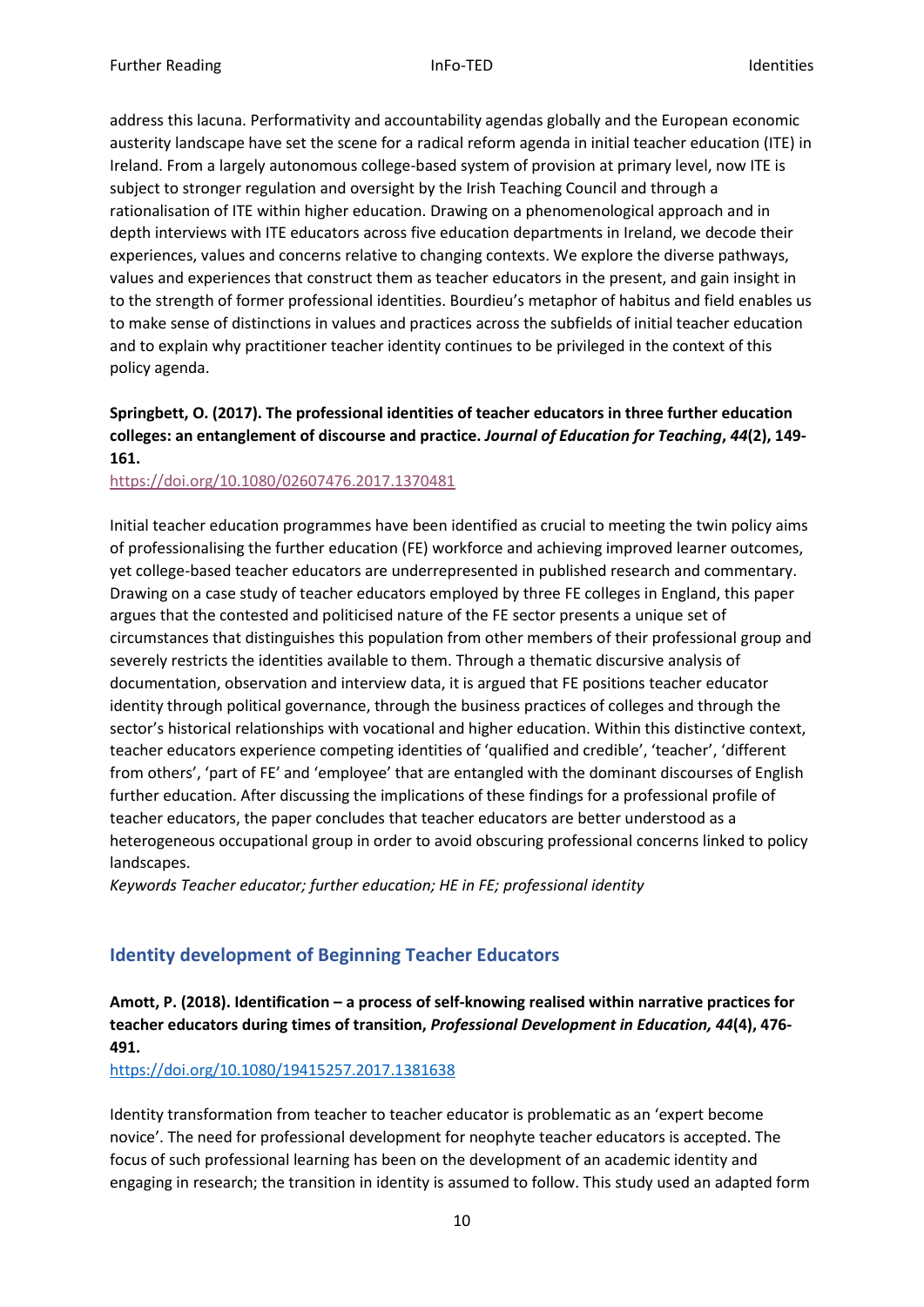of Professional Life History which is shown to support their 'identification' with the new role. Analysis showed a process of identification within the context of the focused story-telling. The study demonstrates that specific narrative practices can be utilised to support neophyte teacher educators in developing their personal and professional identity as a teacher educator. *Keywords Professional identity change; teacher educator identity; professional learning; narrative methods; life history*

## **Brubaker, N. (2012). Multiple Layers of Self in an Evolving Pedagogy of Teacher Education: Conflict and compromise in a quest for classroom democracy.** *Studying Teacher Education, 8***(1), 3-18.**  <https://doi.org/10.1080/17425964.2012.657009>

This study examines how my practice changed over three semesters as a beginning teacher educator. Teaching the undergraduate course, Diversity in Elementary Education, I worked to uphold and maintain my democratic ideals while more fully accounting for the larger context of authoritarian teaching to which my students were accustomed. The findings suggest that seeking few solutions to the problems being negotiated, prescribing purposes regardless of mutually perceived relevance, and imposing predetermined experiences and outcomes helped to construct a class climate that was more directly aligned with what students were ready to experience while compromising with the larger educational context. By making less discernible the differences between my practice and those with which my students were familiar, I reframed my underlying focus from clashing tales of triumph and tragedy to a complex tapestry of interwoven layers of self-informing my evolving pedagogy of teacher education. Doing so helped illuminate the personal, pedagogical, and philosophical challenges of cultivating classroom democracy in an era of increased emphasis on high-stakes testing, standardization, and transmission-based teaching. Such knowledge is important for expanding our understanding of democratic teacher education practices and informing efforts to cultivate democratic dispositions in teachers.

## **Bullock S. M. (2012). Creating a space for the development of professional knowledge: A self-study of supervising teacher candidates during practicum placements.** *Studying Teacher Education, 8***, 143-156.**

#### <https://doi.org/10.1080/17425964.2012.692985>

This article reports a self-study that analyzes my developing pedagogy as a beginning teacher educator and supervisor of practicum field placements. The data consist of my journal entries describing experiences teaching and supervising a group of teacher candidates both at the university and in their host schools. Qualitative techniques of content analysis and coding were applied to examine the data and identify themes and patterns relevant to my professional development as a teacher educator. Engaging in self-study as a new teacher educator is shown to be a productive way to confront my assumptions about how teacher candidates learn to teach. The quality of my relationships with teacher candidates has a direct impact on how I enact my principles of practice. Finally, this article highlights tensions between my developing principles of practice and my assumptions about teaching and learning.

#### **Hamilton, M. (2018). Bridging the Gap from Teacher to Teacher Educator: The Role of a Teaching Portfolio.** *Studying Teacher Education, 14***(1), 88-102.**  <https://doi.org/10.1080/17425964.2017.1414041>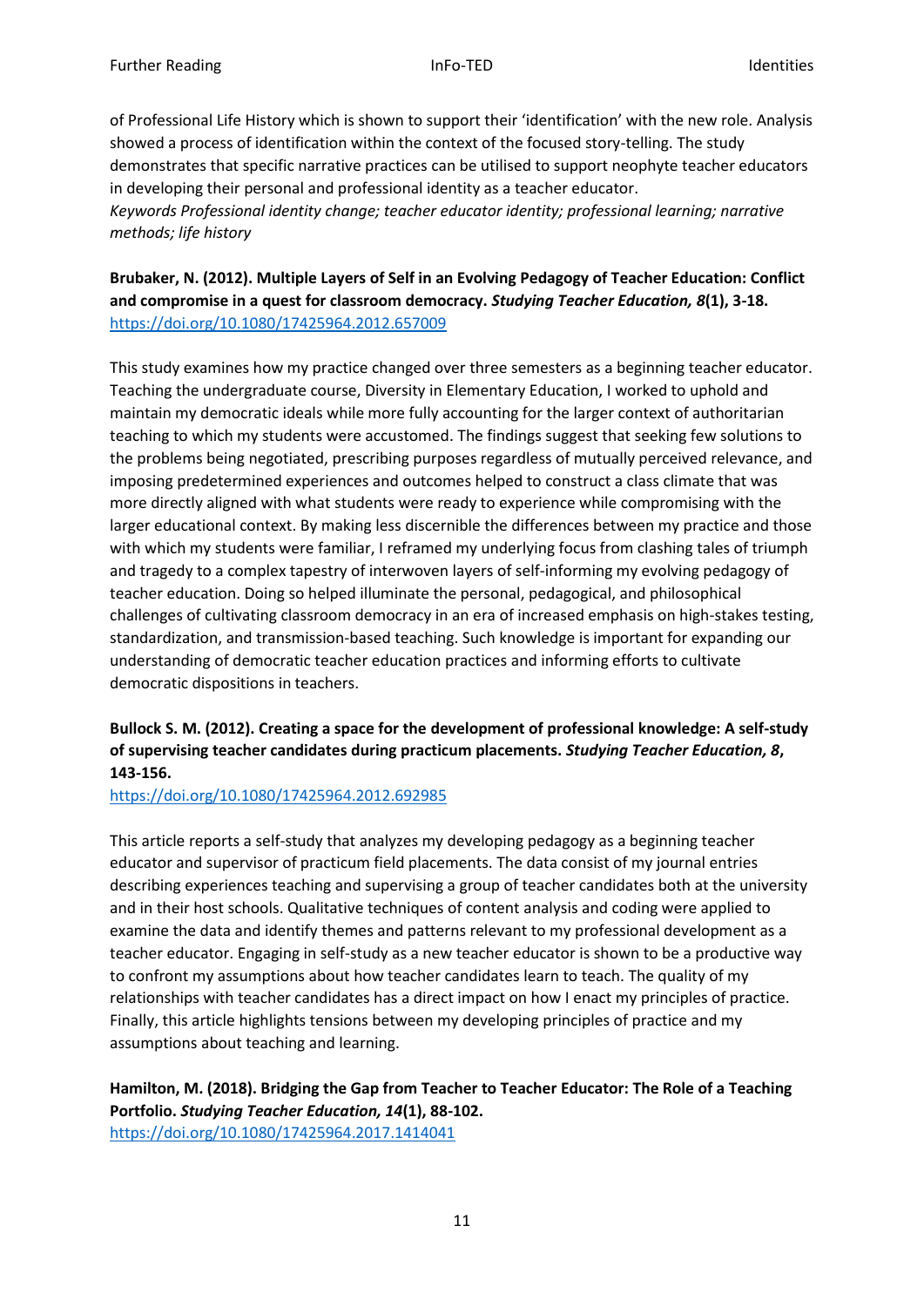This article explores the role of a teaching portfolio in supporting the transition from teacher to teacher educator. It uses aspects of selfstudy to catalogue the challenges and successes during this transition. Despite well-documented acknowledgement of the differing demands of teaching when compared to teaching how to teach, little is written about potential supports during transition to teacher education. This article cites benefits associated with developing a teaching portfolio during this period of transition. The process of reflecting on a teaching philosophy, interrogating pedagogy and developing a personal and professional development plan facilitate the formation of an adapted teacher identity. In addition, the scholarly, evidence-based process of portfolio writing acts as a bridge into the research and writing world of an academic. The portfolio writing process this researcher engaged in was based on iterative feedback from more experienced colleagues internal to the institution and from external panels. This led to a supportive and collaborative induction to the role of teacher educator from a number of perspectives. The researching of my self enabled deep reflection on my teaching philosophy, supported early academic writing and facilitated relationships with staff who acted as critical friends and mentors. This promoted the implementation of an effective teacher education pedagogy through structured, reflective, and evidence-led modifications to practice. This article creates awareness of the broader role of a teaching portfolio for teachers and teacher educators, in creating rich learning experiences for the pre-service teachers we teach. *Keywords: Teacher; teacher educator; transition; teaching portfolio*

## **Leavy, Hourigan, M.,& ÓCeallaigh, T.J. (2018). Unpacking dimensions of immersion teacher educator identity.** *Journal of Immersion and Content-Based Language Education, 6***(2), 218–243.**  <https://doi.org/10.1075/jicb.17026.lea>

Inadequate teacher preparation for immersion programs remains a challenge. While there is a significant dearth of research on teacher development in immersion education, research focusing on immersion teacher educators (ITEs) is even more scant. Using self-study methodology, this study explores the professional learning and experiences of three teacher educators (TEs) as they construct new professional identities as ITEs as part of engagement in Lesson Study. The paper particularly focuses on two Mathematics teacher educators (MTEs) who were newcomers to the immersion education setting. A community of practice (CoP) framework was utilized to provide insights into what Vygotsky (1987) terms the twisting path of all three TEs as they engaged in the CoP. Critical moments of defending content as priority, negotiating an integrated space, and becoming immersion-responsive were revealed. CoP played a vital role in facilitating new professional identities and illuminates in multiple ways the exclusive and complex process of becoming an ITE.

*Keywords:immersion teacher educator (ITE),professional identity,initial teacher education,professional development,self-study,community of practice (CoP)*

#### **Newberry M. (2014). Teacher Educator Identity Development of the Nontraditional Teacher Educator.** *Studying Teacher Education, 10***(2), 163-178.**  <https://doi.org/10.1080/17425964.2014.903834>

The development of a professional teacher educator identity has implications for how one negotiates the duties of a teacher, scholar, and learner. The research on teacher educator identity in the USA has been largely conducted on traditional teacher educators, or those who have started their careers as public school teachers and then went on to the collegiate level as teacher educators. This autoethnography considers the professional identity formation of a nontraditional teacher educator, one whose professional career did not include a career as a public school teacher. Although there are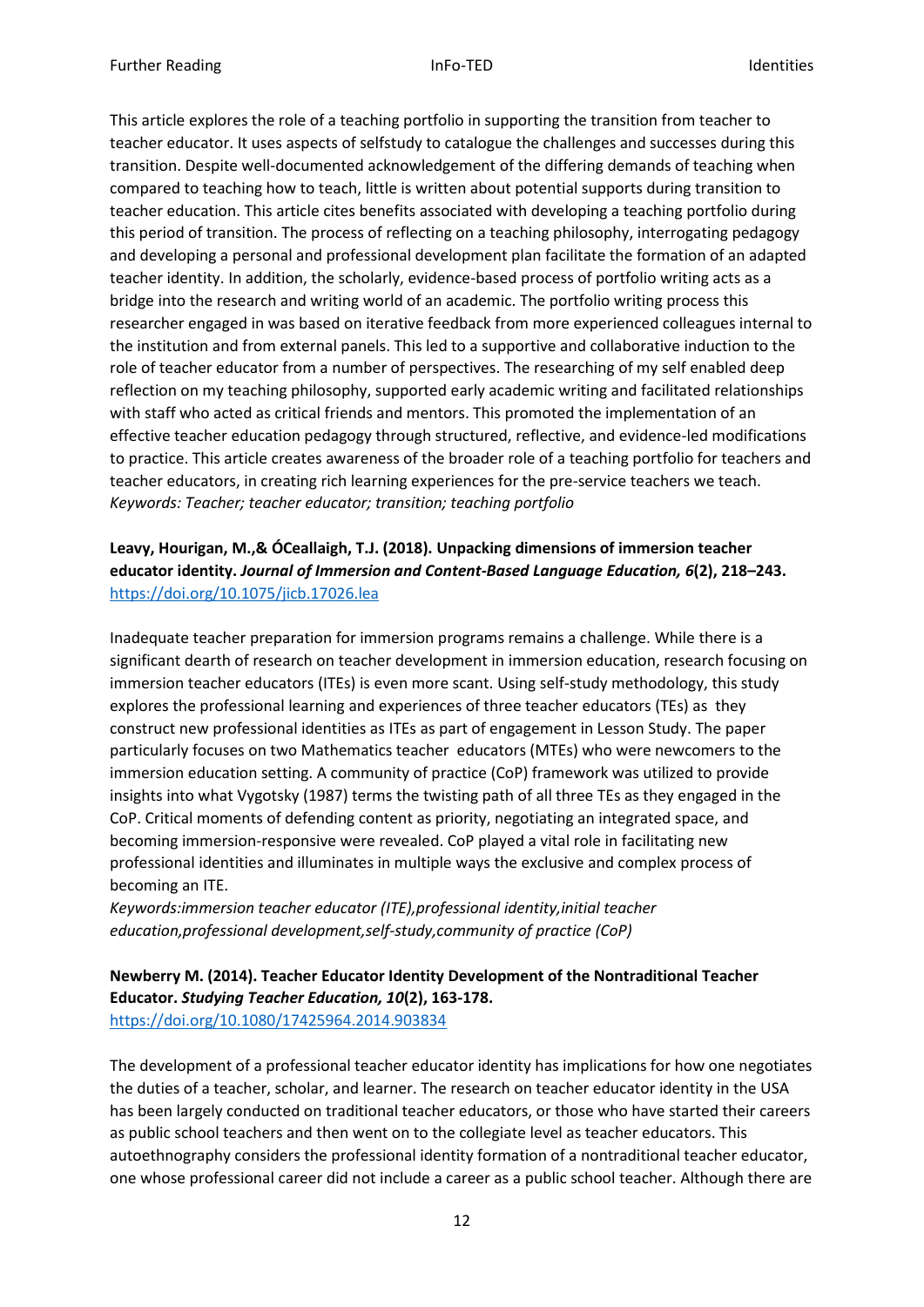common influences on professional development between the traditional and nontraditional teacher educator, such as biography, institutional contexts, and personal pedagogy, there are significant differences in the process as those influences are experienced. This research proposes an extended process for nontraditional teacher educators, including the search for legitimacy and belonging in the community of educators.

## **Trent, J. (2013). Becoming a Teacher Educator: The Multiple Boundary-Crossing Experiences of Beginning Teacher Educators.** *Journal of Teacher Education, 64***(3), 262-275.**  <https://doi.org/10.1177/0022487112471998>

This article reports on a qualitative study that investigated the identity construction experiences of one group of beginning English language teacher educators in Hong Kong. Drawing upon a theoretical framework that incorporates both identity in-practice and identity-in-discourse, and using in-depth interviews, a narrative approach was adopted to examine participants' identity trajectory as they crossed multiple boundaries from language learners, to language teachers, to language teacher educators. The study suggests that the challenges teacher educators faced at different stages of their professional identity construction reflected the negotiation of past experiences, future ideals, competency, agency, and marginalization. Implications for schoolteachers, teacher educators, and educational authorities, as well as for both future applied research and for understandings of identity, are discussed.

## **White, E. (2014). Being a teacher and a teacher educator – developing a new identity?** *Professional Development in Education, 40***(3), 436-449.**

<http://dx.doi.org/10.1080/19415257.2013.782062>

The shift towards school-led teacher education steered by the government in England challenges the 'traditional' model of experienced teachers leaving school and entering the higher education sector to become teacher educators. More teachers are undertaking the dual role of teacher and teacher educator, leading the professional learning of teachers. This paper investigates the perceptions of seven experienced teachers who take on the role of leading the development of subject knowledge of new and experienced teachers through a case-study approach. The findings reveal that leading professional development has an impact on the professional identity of these teachers. This new role has changed the way that they view themselves as teachers, and their practice as teachers, and for others it has contributed to their leadership role and career progression. Not all of the participants embraced an identity as a teacher educator. The findings are compared with teachers making the transition from school teacher to teacher educator in higher education institutions in the literature, to discover commonalities that could guide the planning of professional development opportunities. The research revealed insights into experiences of becoming a teacher educator; the impact on them as teachers and leaders; and how they see their own identities developing.

## **Williams J., Ritter J., & S.M. Bullock (2012). Understanding the complexity of becoming a teacher educator: Experience, belonging and practice within a professional learning community.** *Studying Teacher Education, 8***(3), 245-260.**

<http://dx.doi.org/10.1080/17425964.2012.719130>

This article reports a literature review of self-studies by beginning teacher educators examining their experiences of the transition from classroom teaching to teacher educator. The authors conclude that becoming a teacher educator involves several complex and challenging tasks: examining beliefs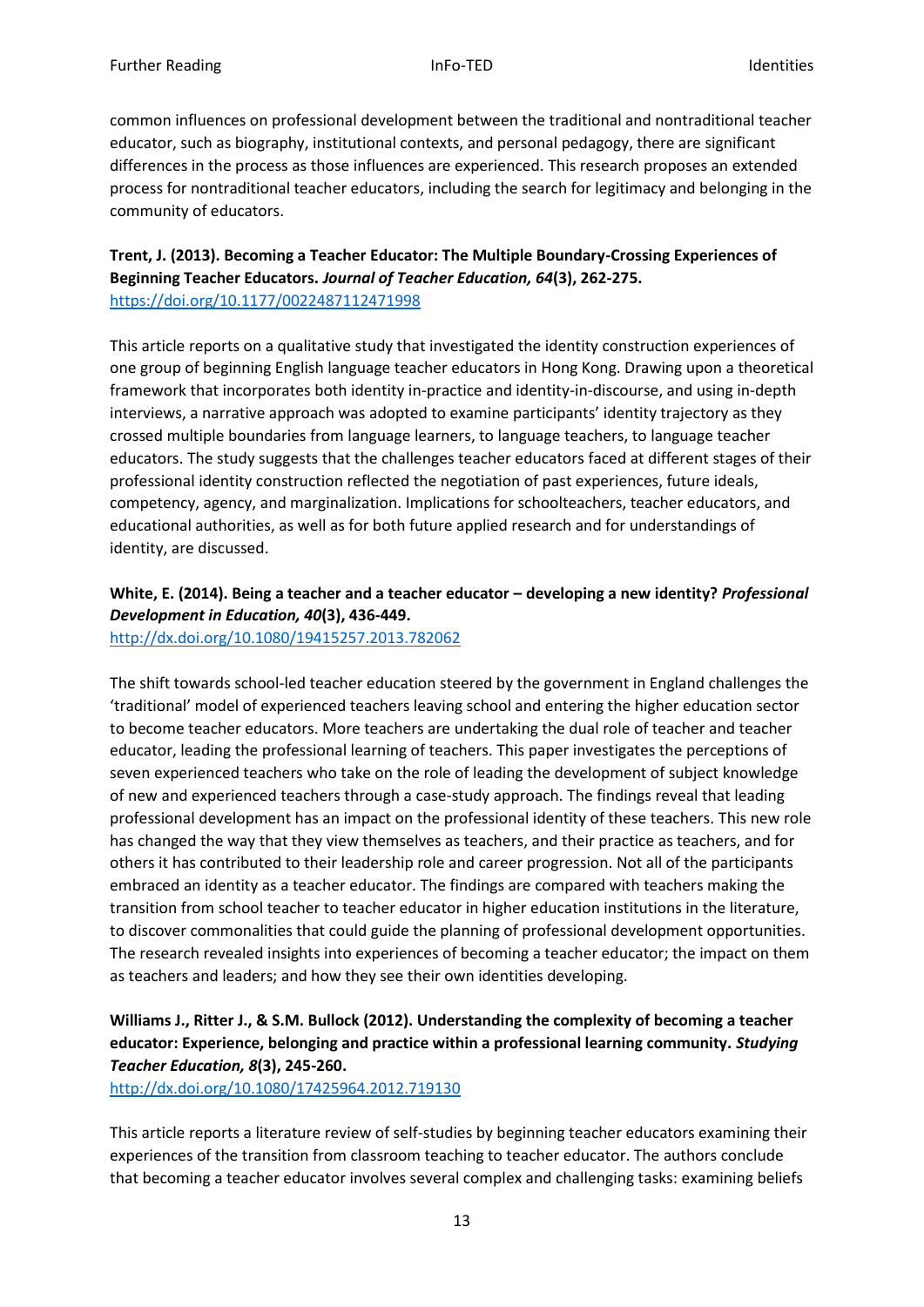and values grounded in personal biography, including those associated with being a former schoolteacher; navigating the complex social and institutional contexts in which they work; and developing a personal pedagogy of teacher education that enables construction of a new professional identity as a teacher educator. This research provides beginning teacher educators with a reference point for understanding their personal and professional transition to university-based teacher education. It also provides teacher education faculty and administrators with key information about how the transition from teacher to teacher educator can be supported and enhanced within professional learning communities.

## <span id="page-13-0"></span>**Identity development of Experienced Teacher Educators**

## **Griffiths, V., S. Thompson, and L. Hryniewicz (2014). Landmarks in the Professional and Academic Development of Mid-career Teacher Educators.** *European Journal of Teacher Education, 37***(1), 74– 90.**

#### <https://doi.org/10.1080/02619768.2013.825241>

This paper focuses on the professional and academic development of mid-career teacher educators from two universities in England. The objectives of the study were to analyse and compare the career experiences of teacher educators; in par- ticular, to identify stages of development, landmark events and contextual factors affecting professional learning and academic identities. In-depth biographical interviews were carried out with 12 teacher educators, together with living graphs of their career paths. Clear landmarks were identified in both contexts, with development in teaching seen as largely positive, while research develop- ment was much more varied. Teacher educators who were further on in their careers saw research development as transformative personally as well as academically. In analysing the findings within a sociocultural learning framework, the authors draw in particular on Swennen et al.'s model of teacher educators' sub-identities, Akerlind's categorisation of an academic identity and Eraut's contextual and learning factors.

## **Hiralaal, A. (2018). Exploring my role modelling as a teacher educator: a self-study.** *South African Journal of Higher Education, 32***(6), 619‒634.**

[http://dx.doi.org/10.20853/32-6-3001.](http://dx.doi.org/10.20853/32-6-3001)

My self-study involved an exploration of my role modelling as a teacher educator of accounting pedagogy. I became aware that there seemed to be a living contradiction in my practice. I suspected my educational values were not being adequately played out in my teaching when students told me they teach as I teach them. Therefore, the purpose in undertaking this research was to align my teaching with my educational values in order to improve my practice by developing as a more productive role model. To improve my practice, I adopted a social constructivist studentcentred approach in my teaching and enacted purposeful pedagogies. I used a self-study methodological approach to generate data. Working with students, colleagues and critical friends and the educative conversations I had, I constructed my living educational theory which reflected the human reality of my work because it was grounded in my embodied values

*Keywords: Critical friends, educational values, living contradiction, living educational theory, purposeful pedagogies, role modelling*

**Jonker, H., Marz, V., & Voogt, J. (2018). Teacher educators' professional identity under construction: The transition from teaching face-to-face to a blended curriculum.** *Teaching and Teacher Education, 71***(2018), 120-133.**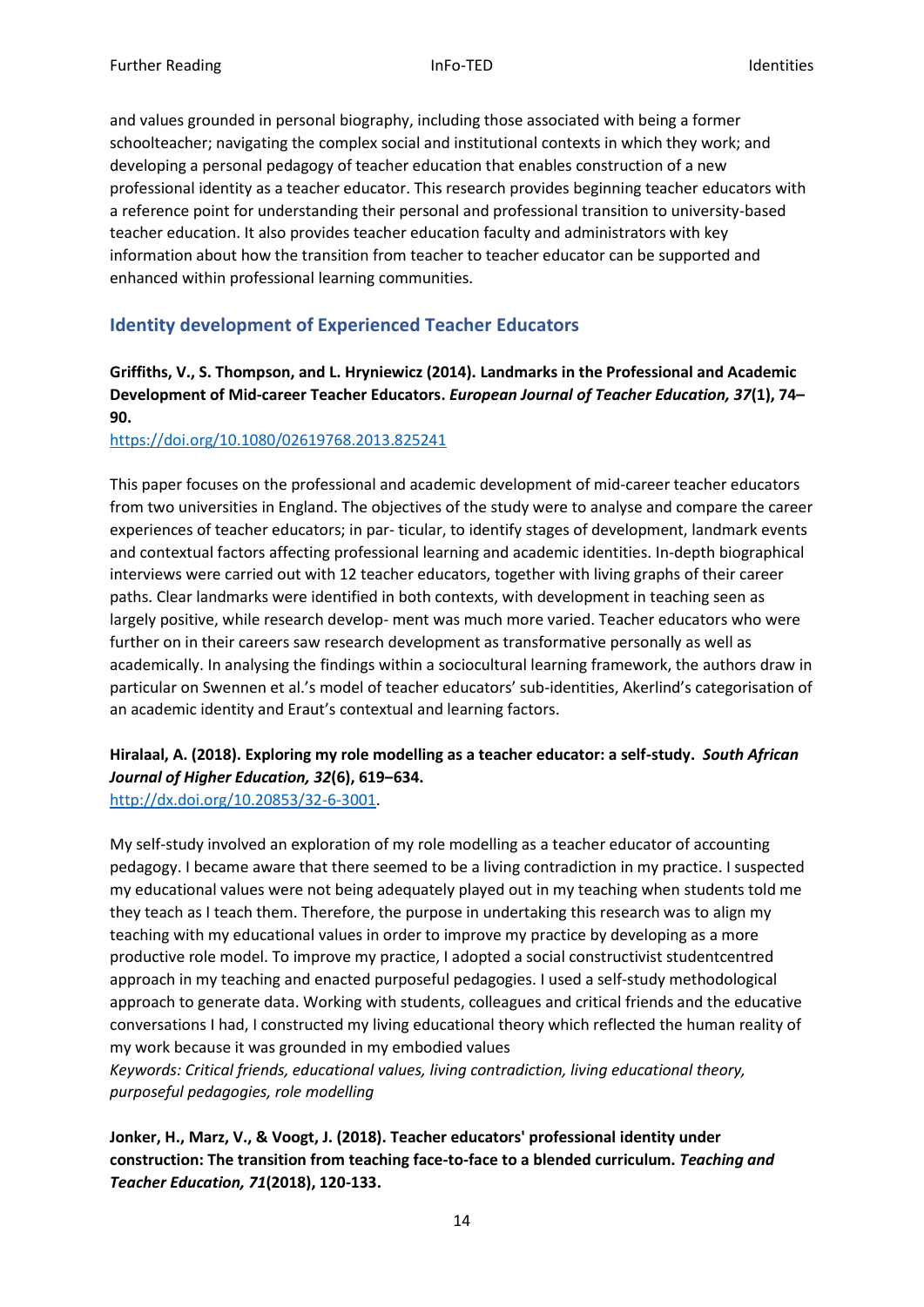#### <https://doi.org/10.1016/j.tate.2017.12.016>

A change in educational context affected teacher educators' professional identity. Four positions emerged as responses to a change from f2f to blended teaching. Coping positions reflected acceptance or avoidance of the blended curriculum. Within each position teachers used specific knowledge to create a blended course. Coping was affected by task perceptions and beliefs about blended education.

## <span id="page-14-0"></span>**Identity development of School-based Teacher Educators and Mentors**

**Koç, E.M. (2012). Idiographic roles of cooperating teachers as mentors in pre-service distance teacher education.** *Teaching and Teacher Education, 28***(6), 818–826.**  <https://doi.org/10.1016/j.tate.2012.03.007>

This study aims to define the roles of cooperating teachers as mentors in the context of distancelearning teacher education. The participants included 358 cooperating teachers who mentored 4th-year student teachers in a Distance English Language Teacher Training Program in Turkey. To determine the roles that were perceived as mentoring roles by the cooperating teachers in the distance practicum, an inventory of 10 primary mentoring functions was constructed. These functions included five primary mentoring roles: 'self-trainer', 'networker, 'social supporter', 'academic supporter', and 'psychological supporter'. The results will contribute to an increased understanding of how cooperating teachers perceive their mentoring roles during distance practicums.

## **White, E. (2013). Exploring the professional development needs of new teacher educators situated solely in school: pedagogical knowledge and professional identity.** *Professional Development in Education, 39***(1), 82-98.**

<http://dx.doi.org/10.1080/19415257.2012.708667>

This paper investigates the experiences of secondary teachers within their workplace as they take on the role of leading subject knowledge development days for small groups of student-teachers through a case-study approach. Semi-structured interviews, the reflective journals of these teachers and the evaluations of the days by the student-teachers were used as the data-gathering methods; the teachers involved were 'conversational partners' in the research. Themes were recognised that characterised the developing perceptions and practices of these new teacher educators. The findings reveal a number of professional development needs of new teacher educators situated solely in school, some similar with those situated in higher educational institutions, including fostering an understanding that modelling needs to be made explicit to student-teachers. This has important implications with the introduction of Teaching Schools with responsibilities for educating studentteachers in England. Suggestions are shared for nurturing teachers taking on this additional role as they develop their new identity and professional knowledge and skills whilst not situated geographically within a local community of practice.

## <span id="page-14-1"></span>**Identity development of Teacher Educators in a University Context**

**Meeus, W., Janssenswillen, P., Simons, M., Schelfhout, W., Smits, T.F.H., Vandervieren, E., & Pinxten, R. (2016). Beroepsidentificatie en functionele autonomie binnen de academische lerarenopleiding. Evident, of toch niet?** *Tijdschrift voor Lerarenopleiders, 37***(4), 31-42.**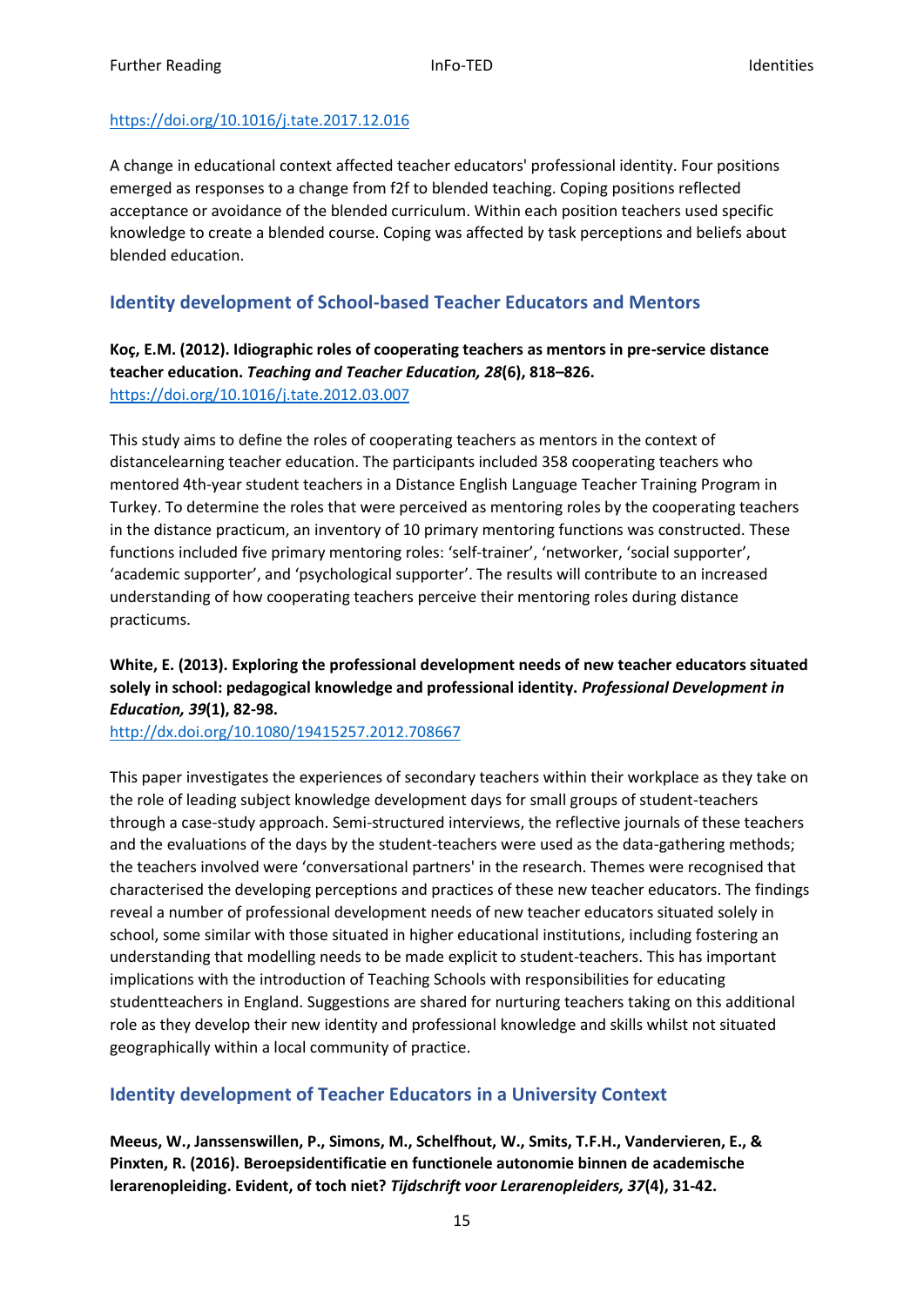#### [http://www.lerarenopleider.nl/velon/ledensite/files/2016/12/37\\_4\\_04Meeus\\_etal.pdf](http://www.lerarenopleider.nl/velon/ledensite/files/2016/12/37_4_04Meeus_etal.pdf)

Uitgangspunt van dit artikel is dat een kwaliteitsvolle lerarenopleiding gebaseerd is op twee evidenties, namelijk dat elke opleider zich primair identificeert als lerarenopleider (beroepsidentificatie) en dat het team van lerarenopleiders over voldoende autonomie beschikt om als zelfsturende leergemeenschap haar opdracht waar te maken (functionele autonomie). Deze evidenties worden in een eerste stap toegepast op de lerarenopleiding in het algemeen. Vervolgens focussen we op de academische lerarenopleiding en hoe deze vorm gegeven wordt aan de Vlaamse universiteiten. De eerste evidentie, beroepsidentificatie, betreft de expertise van de lerarenopleider. Daar waar die voor de meeste lerarenopleiders tweevoudig is, namelijk vakinhoudelijke expertise en expertise in het lesgeven, komt er voor de academische lerarenopleider een derde expertise bij, namelijk de onderzoeksexpertise. We beschrijven de complexiteit waarmee academische lerarenopleiders een evenwicht zoeken tussen deze drie expertises. De tweede evidentie, functionele autonomie, betekent dat het team van lerarenopleiders voldoende competent is, maar ook voldoende vrijheid heeft om de eigen opdracht vorm te geven. Voor de academische lerarenopleiding wordt deze vrijheid gecompliceerd door de plaats (locus) die de opleiding aan de universiteit inneemt. Drie loci (namelijk verspreid over verschillende faculteiten, als deel van pedagogische wetenschappen en centraal georganiseerd) tekenen zich af, elk met eigen voor- en nadelen. De academische lerarenopleiding beweegt zich voortdurend tussen de drie loci en ziet er haar bevoegdheden dikwijls over verdeeld. Tot slot gaan we na of de door de Vlaamse regering recent goedgekeurde hervorming van de lerarenopleidingen meer kansen biedt tot beroepsidentificatie en functionele autonomie binnen de academische lerarenopleiding.

## **Pennington, J.L., Brock, C.H., Abernathy, T.V., Bingham, A., Major, E.M., Wiest, L.R., & Ndura, E. (2012). Teacher Educators' Dispositions: Footnoting the present with stories from our pasts.**  *Studying Teacher Education, 8***(1), 69-85.**

<http://dx.doi.org/10.1080/17425964.2012.657033>

University educators are charged with preparing pre- and in-service teachers for today's school populations; however, university faculty may assume the role of fostering and evaluating their students' dispositions toward diversity without having first examined their dispositions toward their own students. In this critical autoethnographic self-study, seven teacher educators in one university department, from multiple disciplines, reversed common notions of studying the dispositions of our students and turned the focus onto our own struggles with our dispositions as teachers of teachers. Findings illustrate the powerful positions and judgmental stances we held as we navigated our teaching as well as a need for teacher educators to devote time to deliberate critical self-study of their own dispositions.

*Keywords: autoethnography; dispositions; social justice; collaborative self-study*

#### **Tryggvason, M-T. (2012). Perceptions of identity among Finnish university-based subject teacher educators***. European Journal of Teacher Education, 35***(3), 289-303.**  <http://dx.doi.org/10.1080/02619768.2011.633998>

The aim of the present study was to explore how Finnish university-based subject teacher educators perceived their professional identity. Several factors related to professional identity were analysed. Subject teacher educators are initially subject teachers who have proceeded to the doctorate level. They form a small academic group within a larger faculty milieu with only partial responsibility for a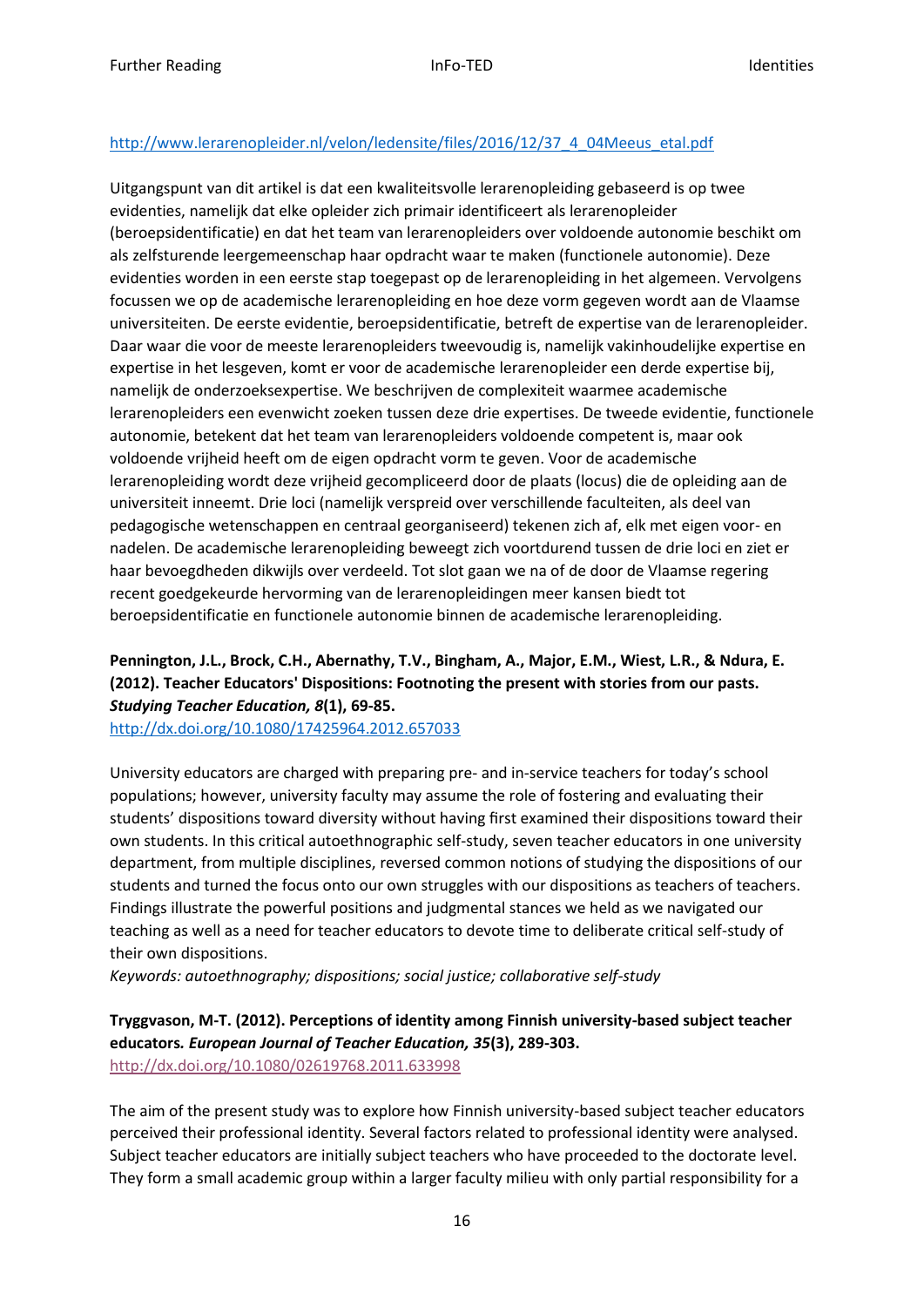teacher education programme. The study is based on focus group interviews with 15 subject teacher educators at four of the eight universities that offer teacher education in Finland. The results reveal that these teacher educators have a strong and persistent self-ascribed identity of an educational nature. The close social interplay with other subject teacher educators within the faculty seems to contribute to a confident collective identity. However, the self-identity is not congruent with the other-ascribed identity, which varies depending on the other party's institutional context. The subject teacher educators examined in this study wished to have research included to a higher extent in their identity as subject teacher educators.

**White, E., Roberts, A., Rees, M., & Read, M. (2014). An exploration of the development of academic identity in a School of Education.** *Professional Development in Education, 40***(1), 56-70.**  <http://dx.doi.org/10.1080/19415257.2013.775661>

This paper explores the complex processes involved in the self-construction of academic identity in a UK School of Education. Building on seminal literature in this field and drawing on the research of four academics, it begins by discussing teacher educators' varying perceptions of the need to reconfigure their identity to meet the expectations of a twenty-first-century higher education workforce. The article proposes the formation of this identity to be a dynamic, career-long process. Diverse scaffolds for the development process are proposed, including opportunities for new teacher educators to be apprenticed into an academic role, the centrality of communities of practice and the importance of the supported development of academic skills such as writing for publication.

## <span id="page-16-0"></span>**Identity development in the Cooperation School – University**

**Waitoller, F.R., & Kozleski, E.B. (2013). Working in boundary practices: Identity development and learning in partnerships for inclusive education.** *Teaching and Teacher Education, 31***, 35–45.**  <http://dx.doi.org/10.1016/j.tate.2012.11.006>

There has been an increasing trend to promote partnerships for inclusive education that share responsibility for teachers' and students' learning. Yet, the complexities of collaborating across institutions and professions as well as the identity work that goes with it has been under theorized in inclusive education partnerships. Drawing from Cultural Historical Activity Theory (CHAT) and the literature on boundary practices, this paper advances theoretical tools to examine and further understand the work of inclusive education partnerships. We conceptualize partnerships as a fertile ground for learning and identity development as professionals work across institutional boundaries and face tensions and contradictions created by the overlap of different communities of practice and their respective policies and mediating tools. We illustrate theory with examples from our own work in a professional learning school for inclusive education and provide recommendations for teacher learning in teacher education programs.

## **Williams J. (2013). Boundary Crossing and Working in the Third Space: Implications for a teacher educator's identity and practice.** *Studying Teacher Education, 9***(2) 118-129.**  <https://doi.org/10.1080/17425964.2013.808046>

In this article, I examine my evolving practice and identity as a teacher educator in the context of supervision of student teachers on practicum in schools. As a classroom teacher with approximately 25 years' experience, including mentoring student teachers in my own classroom, I had assumed that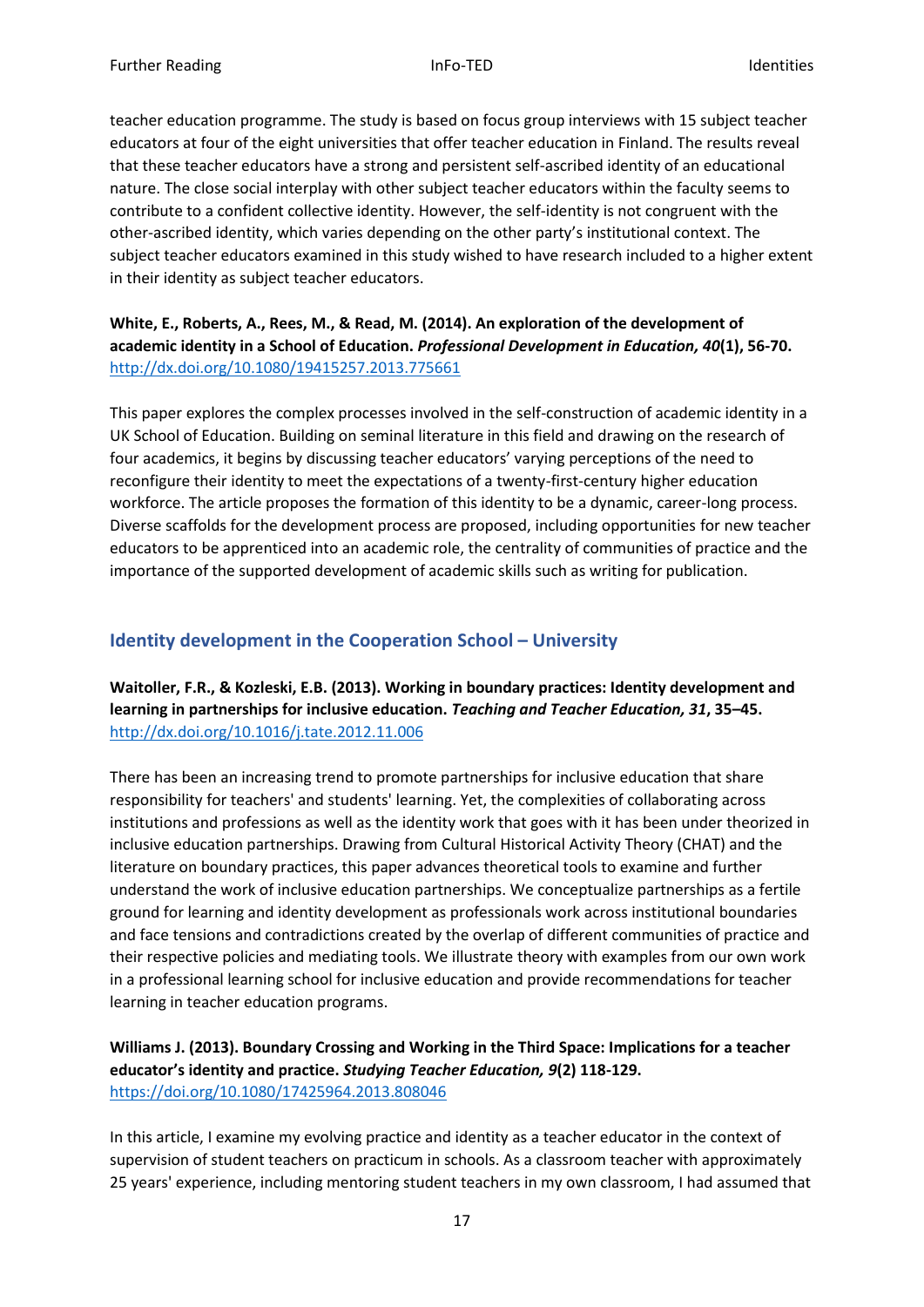when I began working as a teacher educator in the area of school-based professional experience programs it would be a relatively easy and unproblematic transition. This was not to be the case. As I became increasingly involved in practicum supervision, I encountered many situations that challenged my understanding of my work as a teacher educator compared to my work as a classroom teacher. This self-study documents my practice in the so-called third space between schools and universities, for the period of one academic year. I analyzed my journal entries of visits to student teachers on practicum using a theoretical framework of the learning that takes place within boundary spaces between different communities of practice. Results of the study suggested that, in this boundary space, I experienced dynamic and shifting identity construction and re-construction in relation to my former professional identity as a classroom teacher and my relatively new professional identity as a teacher educator. The study also highlighted my changing perspectives on what learning to be a teacher is all about and on the delicate negotiation of relationships that is central to this work.

## **Zeichner K. (2010). Rethinking the connections between campus courses and field experiences in college- and university-based teacher education.** *Journal of Teacher Education, 61***(1-2), 89-99.**  <https://doi.org/10.1177/0022487109347671>

This article examines a variety of work currently going on across the country in newly created hybrid spaces to more closely connect campus courses and field experiences in university-based preservice teacher education. It is argued that the old paradigm of university-based teacher education where academic knowledge is viewed as the authoritative source of knowledge about teaching needs to change to one where there is a nonhierarchical interplay between academic, practitioner, and community expertise. It is argued that this new epistemology for teacher education will create expanded learning opportunities for prospective teachers that will better prepare them to be successful in enacting complex teaching practices.

## <span id="page-17-0"></span>**Identity development regarding Diversity and Inclusion**

## **Busey C.L., Waters S. (2016). Who are we? The demographic and professional identity of social studies teacher educators.** *The Journal of Social Studies Research, 40***, 71-83.**  <https://doi.org/10.1016/j.jssr.2015.07.001>

Growth in racial and ethnic diversity among public school P-12 students stands in stark contrast to the teaching population who tend to be monolingual, White females. Secondary social studies teachers defy demographic teacher trends, as they tend to be male, albeit White males who still are not representative of the students they teach. What is missing from the discourse of student–teacher imbalance however is discussion surrounding diversity among social studies teacher educators. The purpose of this study was to examine racial, ethnic, and gender demographics for social studies teacher educators using a framework of critical teacher demography. Findings revealed that social studies teacher educators tend to reflect the population of social studies teachers with many being White males. Furthermore, social studies teacher educators tend to focus their research on concepts such as democratic citizenship with little focus dedicated to critical multicultural issues. The paucity of diversity in demographics and research is critical for social studies teacher educators to consider if we are to reflect multiculturalism in 21st century schools.